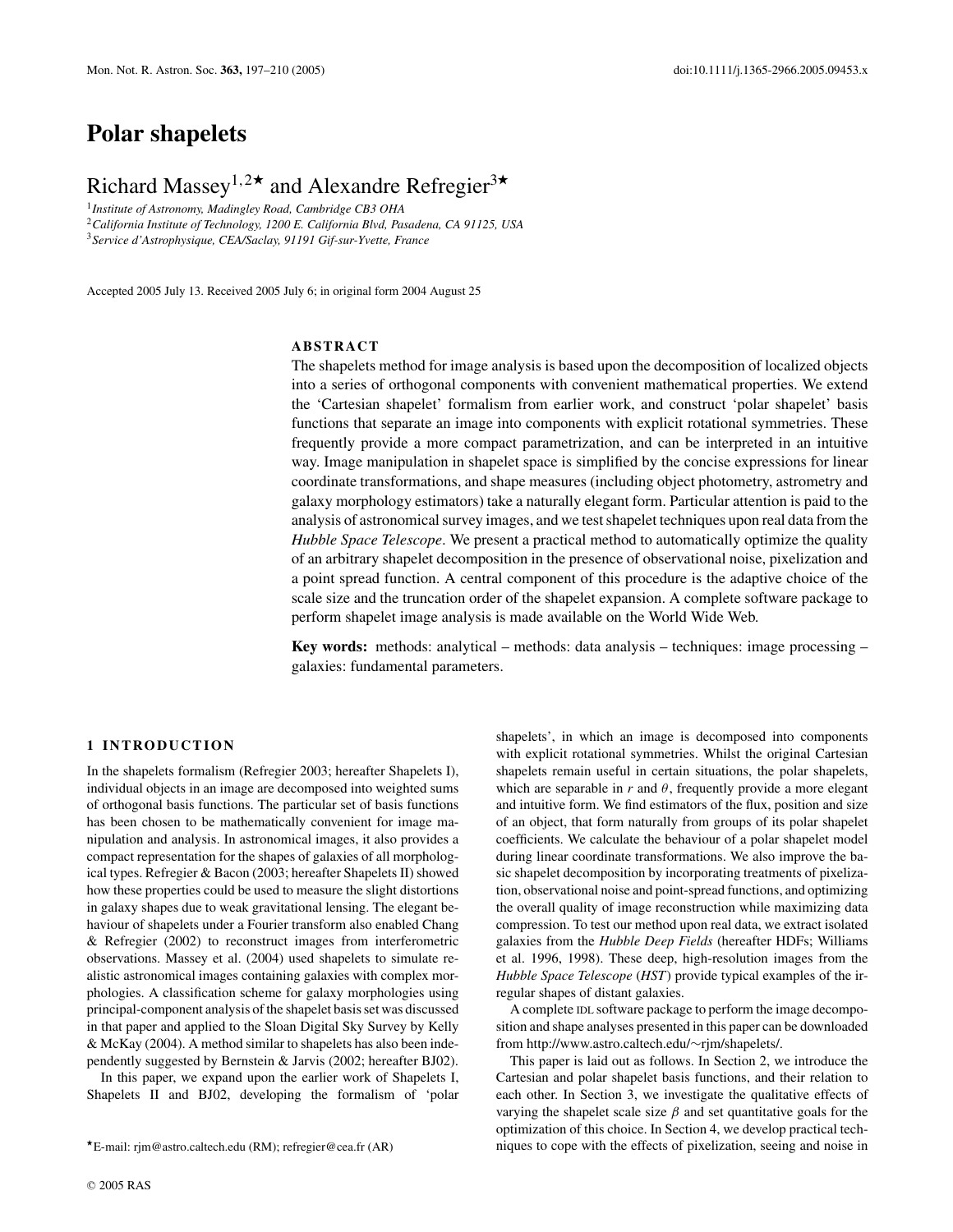real data. We then demonstrate various applications of shapelets: in Section 5, we illustrate the manipulation of images in terms of their changing polar shapelet coefficients under coordinate transforms. In Section 6, we construct basic shape estimators for a shapelet model, including flux, centroid and size measures. In Section 7, we develop more advanced shape measures that can be used to quantitatively distinguish galaxies of various morphological types. We conclude in Section 8.

## **2 SHAPELETS FORMALISM**

#### **2.1 Cartesian basis functions**

The shapelet image decomposition method was introduced in Shapelets I, and a related method has been independently suggested by BJ02. The idea is to express the surface brightness of an object  $f(x, y)$  as a linear sum of orthogonal two-dimensional (2D) functions,

$$
f(\mathbf{x}) = \sum_{n_1=0}^{\infty} \sum_{n_2=0}^{\infty} f_{n_1,n_2} \phi_{n_1,n_2}(\mathbf{x}; \beta),
$$
 (1)

where the  $f_{n_1,n_2}$  are the 'shapelet coefficients' to be determined. The dimensionful shapelet basis functions  $\phi_{n_1n_2}$  are

$$
\phi_{n_1,n_2}(\mathbf{x};\beta) \equiv \frac{H_{n_1}(x/\beta) H_{n_2}(y/\beta) e^{-|\mathbf{x}|^2/2\beta^2}}{\beta 2^n \sqrt{\pi n_1! n_2!}},
$$
\n(2)

where  $H_n(x)$  is a Hermite polynomial of the order of *n*, and  $\beta$  is the shapelet scale size. They are shown in Fig. 1. These Gauss– Hermite polynomials form a complete and orthonormal basis set; this ensures that the shapelet coefficients for any image can be simply and uniquely determined by evaluating the 'overlap integral'

$$
f_{n_1,n_2} = \iint_{\mathbb{R}} f(\mathbf{x}) \phi_{n_1,n_2}(\mathbf{x};\beta) d^2 x.
$$
 (3)

In practice, a shapelet expansion (equation 1) must be truncated at a finite order  $n_1 + n_2 \le n_{\text{max}}$ . The array of shapelet coefficients is sparse for typical galaxy morphologies, which therefore can be accurately modelled using only a few coefficients. As shown in Shapelets I, data compression ratios as high as 60:1 can be achieved for well resolved *HST* images. Note, however, that our choice of Gauss–Hermite basis functions was not governed by the physics of galaxy morphology and evolution but by the mathematics of image manipulation. As we shall see throughout this paper, a shapelet parametrization is mathematically convenient for many tasks common in astronomy and other sciences.

#### **2.2 Polar shapelet basis functions**

Polar shapelets were introduced in Shapelets I as an orthogonal transformation of the Cartesian basis states, and were independently proposed by BJ02. They have all the useful properties of Cartesian shapelets, and a similar Gaussian weighting function with a given scale size  $\beta$ . However, the polar shapelet basis functions are instead separable in  $r$  and  $\theta$ . This renders many operations more intuitive, and makes polar shapelet coefficients easy to interpret in terms of their explicit rotational symmetries.

The polar shapelet basis functions  $\chi_{n,m}(r,\theta;\beta)$  are also parametrized by two integers, *n* and *m*, and a smooth function  $f(r, \theta)$  in polar coordinates may be decomposed into

$$
f(r,\theta) = \sum_{n=0}^{\infty} \sum_{m=-n}^{n} f_{n,m} \chi_{n,m}(r,\theta;\beta).
$$
 (4)

The polar shapelet coefficients  $f_{n,m}$  are again given by the 'overlap integral'

$$
f_{n,m} = \iint_{\mathbb{R}} f(r,\theta) \,\chi_{n,m}(r,\theta;\beta) \, r \, dr \, d\theta. \tag{5}
$$

BJ02 showed that the 'polar Hermite polynomials'  $H_{n_1,n_r}(x)$ , which were described in Shapelets I, are related to associated Laguerre polynomials

$$
L_p^q(x) \equiv \frac{x^{-q}e^x}{p!} \frac{d^p}{dx^p} (x^{p+q}e^{-x})
$$
 (6)

for  $n_r > n_1$  by

$$
H_{n_1,n_r}(x) \equiv (-1)^{n_1} (n_1!) x^{n_r - n_1} L_{n_1}^{n_r - n_1}(x^2), \tag{7}
$$

where  $n_1$  and  $n_r$  are any non-negative integers. In this paper we shall instead prefer the simpler *n*, *m* notation, where  $n = n_r + n_1$  and  $m = n_r - n_l$ . In this scheme, *n* can be any non-negative integer, and *m* can be any integer between −*n* and *n* in steps of 2. We truncate the series at  $n \leq n_{\text{max}}$ . Although the only allowed states are those with *n* and *m* both even or both odd, this condition will not be written explicitly alongside every summation for the sake of brevity.

As plotted in Fig. 2, the dimensionful polar shapelet basis functions are therefore

$$
\chi_{n,m}(r,\theta;\beta) = \frac{(-1)^{(n-|m|)/2}}{\beta^{|m|+1}} \left\{ \frac{[(n-|m|)/2]!}{\pi[(n+|m|)/2]!} \right\}^{1/2}
$$

$$
\times r^{|m|} L^{|m|}_{(n-|m|)/2} \left(\frac{r^2}{\beta^2}\right) e^{-r^2/2\beta^2} e^{-im\theta}.
$$
(8)

These are different from the Laguerre expansion used by BJ02 in two ways. Those are the complex conjugate of our basis functions: i.e. their *m* is equivalent to our −*m*. The Laguerre expansion in BJ02



Figure 1. Cartesian shapelet basis functions, parametrized by two integers  $n_1$  and  $n_2$ , and here truncated at  $n_{\text{max}} = 6$ . An image can be decomposed into a weighted sum of these functions. This basis is particularly convenient for many aspects of image analysis and manipulation commonly used in astronomy and other sciences.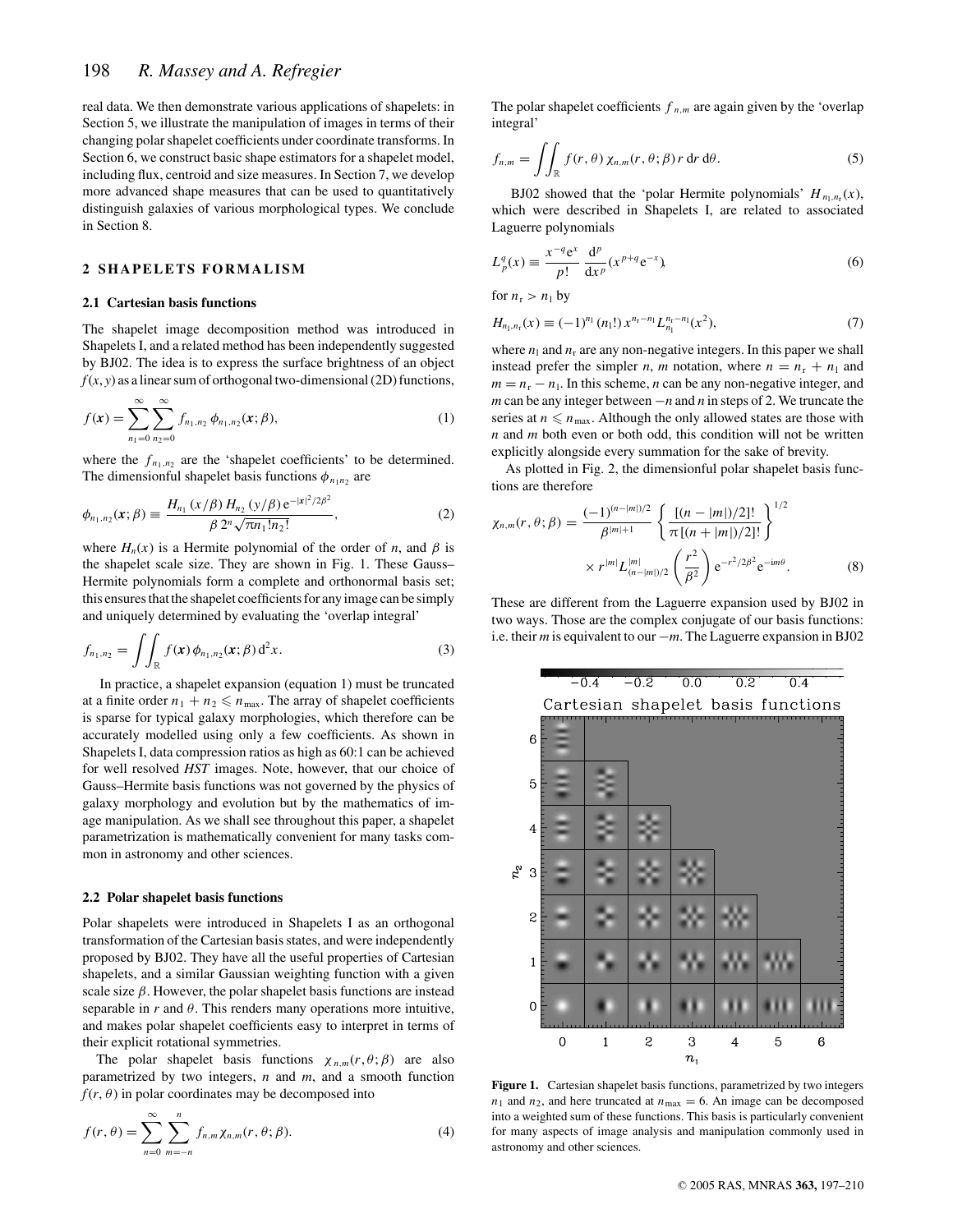

**Figure 2.** Polar shapelet basis functions. The real components of the complex functions are shown in the top panel, and the imaginary components in the bottom. The basis functions with  $m = 0$  are wholly real. In a shapelet decomposition, all of the basis functions are weighted by a complex number, the magnitude of which determines the strength of a component and the phase of which sets its orientation.

is also normalized by one less factor of  $\beta$ . This dimensionality ensures that, as in the case of Cartesian shapelets, the polar shapelet basis functions are orthonormal

$$
\iint_{\mathbb{R}} \chi_{n,m}^*(r,\theta;\beta) \chi_{n',m'}(r,\theta;\beta) r dr d\theta = \delta_{n,n'} \delta_{m,m'}
$$
 (9)

and complete (see, e.g., Wünsche 1998)

$$
\sum_{n=0}^{\infty} \sum_{m=-n}^{n} \chi_{n,m}(r,\theta;\beta) \chi_{n,m}(r',\theta';\beta) = \delta(r-r')\delta(\theta-\theta'), \qquad (10)
$$



**Figure 3.** Example polar shapelet decomposition of a HDF galaxy. Top panel; the moduli of the polar shapelet coefficients, with a logarithmic colour scale. Bottom panel: the original galaxy image using a linear colour scale and its shapelet reconstruction using  $n_{\text{max}} = 20$ . Additional reconstructions are shown using only particular sets of coefficients, to highlight the contribution of components containing different symmetries.

where  $\delta$  is the Kronecker delta and the asterisk denotes complex conjugation. Only those basis functions with  $m = 0$  contain net flux.

$$
\iint_{\mathbb{R}} \chi_{n,m}(r,\theta;\beta) r \,dr \,d\theta = 2\sqrt{\pi}\beta \,\delta_{m0}.\tag{11}
$$

Fig. 3 demonstrates the polar shapelet decomposition of a galaxy found in the HDF. The original image (middle left-hand panel) agrees well with the reconstruction using  $n_{\text{max}} = 20$ . The top panel shows the modulus of the polar shapelet coefficients as a function of the *n* and *m* indices. The dominant coefficients have small values of both indices, demonstrating the compactness of a polar shapelet representation, and further improved prospects for data compression. The bottom panel shows the reconstruction of the galaxy using only coefficients with given values of  $n$  or  $|m|$ , thus highlighting the contributions of terms with specific rotational symmetries. The off-central bulge is captured in the  $|m| = 1$  coefficients and the main spiral arms in the  $|m| = 2$  coefficients. The spiral arms can also be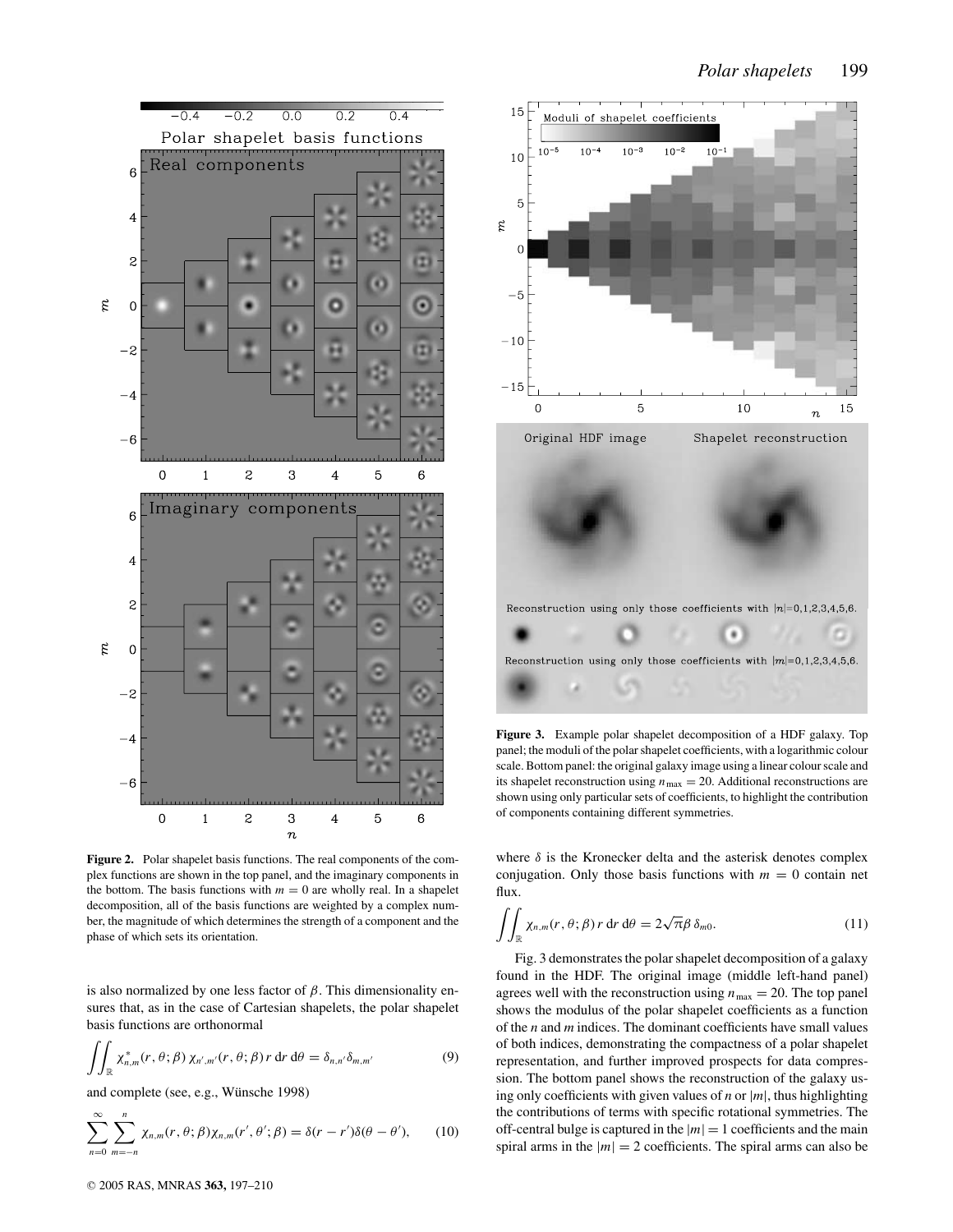seen as the rotation of the *n*-only reconstructions with increasing radius. The fainter spiral arms appear as an interplay of the  $|m| = 4$ and 5 coefficients.

## **2.3 Conversion between Cartesian and polar shapelets**

Cartesian shapelets are real functions, but polar shapelet basis functions  $\chi_{n,m}$  and coefficients  $f_{n,m}$  are both complex. However, their symmetries

$$
\chi_{n,-m}(r,\theta;\beta)=\chi_{n,m}^*(r,\theta;\beta)=\chi_{n,m}(r,-\theta;\beta),\qquad(12)
$$

simplify matters somewhat if we are concerned only with the representation of real functions  $f(x)$ , such as the surface brightness of an image. Equations (9) and (12) imply that  $f(x)$  is real if and only if

$$
f_{n,-m}=f_{n,m}^*.\tag{13}
$$

Coefficients with  $m = 0$  are thus wholly real. All polar shapelet coefficients are paired with their complex conjugate on the other side of the line  $m = 0$ . Therefore, even though the polar shapelet coefficients  $f_{n,m}$  are generally complex, the number of independent parameters in the shapelet decomposition of a real function is conserved from the Cartesian case.

A set of Cartesian shapelet coefficients  $f_{n_1,n_2}$  with  $n_1 + n_2 \leq$  $n_{\text{max}}$  can be transformed, into polar shapelet representation with  $n \leq n_{\text{max}}$ , using

$$
f_{n,m} = 2^{-n/2} \mathbf{i}^m \left\{ \frac{n_1! n_2!}{[(n+m)/2]! [(n-m)/2]!} \right\}^{1/2} \delta_{n_1+n_2,n}
$$

$$
\times \sum_{n'_i=0}^{n_r} \sum_{n'_i=0}^{n_1} \mathbf{i}^{m'} \left( \frac{\binom{n+m}{2}}{n'_i} \right) \left( \frac{\binom{n-m}{2}}{n'_1} \right) \delta_{n'_1+n'_r,n_1} f_{n_1,n_2}. \tag{14}
$$

The particular choices of truncation scheme for Cartesian and polar shapelets now make sense as a way to keep this mapping one-toone.

#### **3 CHOICE OF SHAPELET SCALE SIZE**

A shapelet decomposition requires values for the scale size  $\beta$  and for the centre of the basis functions  $x_c$  to be specified in advance. Choosing the centre is relatively easy: there are many methods well known in the astronomical literature to accurately determine astrometry from the flux-weighted moments of objects. However, the selection of  $\beta$  is a less well-posed problem. In this section, we shall first use some properties of polar shapelets to describe the effect that

the choice of the scale size has upon a shapelet decomposition. We shall then set quantitative criteria for the selection of  $\beta$  in arbitrary galaxy images that we can implement in a practical algorithm.

Note that the selection of  $\beta$  will be linked to the selection of  $n_{\text{max}}$ . As shown in Shapelets I Section 2.4, these two parameters determine the maximum extent  $\theta_{\text{max}}$  and finest resolution  $\theta_{\text{min}}$  that can be successfully captured by a shapelet model. If  $n_{\text{max}} \rightarrow \infty$ , any object can be represented using any scale size  $\beta$ . However, if the shapelet expansion is truncated at finite  $n_{\text{max}}$ , the shape information needs to be more efficiently contained within fewer coefficients. It is clearly desirable in this situation to select a scale size  $\beta$  that compresses information, and lets us store the smallest possible number of coefficients.

## **3.1 Radial profiles**

Our discussion can be simplified by initially considering only the radial profile of an object, thus reducing the task to a one-dimensional problem. Let us consider an object with surface brightness  $f(x)$ . The radial profile of the object  $\overline{f}(r)$  is its brightness averaged in concentric rings about its centre, i.e.

$$
\overline{f}(r) = \frac{1}{2\pi} \int_0^{2\pi} f(r,\theta) d\theta.
$$
 (15)

With the object decomposed into polar shapelets as in equation (5), it is easy to show that this is given by

$$
\overline{f}(r) = \sum_{n}^{\text{even}} f_{n0} \,\chi_{n0}(r;\beta). \tag{16}
$$

This simple expression results from the fact that only the  $m = 0$ basis functions are invariant under rotations. These are given by

$$
\chi_{n0}(r;\beta) = \frac{(-1)^{n/2}}{\beta\sqrt{\pi}}L_{n/2}^0(r^2/\beta^2)e^{-r^2/2\beta^2}.
$$
 (17)

The first few rotationally invariant basis functions are written explicitly in Table 1.

As a concrete example, we consider the decomposition of galaxy images from the Hubble Deep Fields (Williams et al. 1996, 1998). The mean radial profile of spiral galaxies is typically exponential,  $f(r) \propto e^{-r/r_0}$ , with some characteristic radius scale  $r_0$ . Fig. 4 shows the shapelet reconstruction of an exponential radial profile using various values of  $\beta$ , with  $n_{\text{max}} = 20$  and the integral in equation (5) calculated numerically.

As can be seen in the top panel of Fig. 4, the quality of the reconstruction depends on the choice of  $\beta$ . For small values

**Table 1.** The first few rotationally invariant polar Shapelet basis functions.

$$
\chi_{0,0}(r) = \frac{1}{\beta\sqrt{\pi}} e^{-r^2/2\beta^2}
$$
\n
$$
\chi_{2,0}(r) = \frac{-1}{\beta\sqrt{\pi}} \left(1 - \frac{r^2}{\beta^2}\right) e^{-r^2/2\beta^2}
$$
\n
$$
\chi_{4,0}(r) = \frac{1}{\beta\sqrt{\pi}} \left(1 - 2\frac{r^2}{\beta^2} + \frac{1}{2}\frac{r^4}{\beta^4}\right) e^{-r^2/2\beta^2}
$$
\n
$$
\chi_{6,0}(r) = \frac{-1}{\beta\sqrt{\pi}} \left(1 - 3\frac{r^2}{\beta^2} + \frac{3}{2}\frac{r^4}{\beta^4} - \frac{1}{6}\frac{r^6}{\beta^6}\right) e^{-r^2/2\beta^2}
$$
\n
$$
\chi_{8,0}(r) = \frac{1}{\beta\sqrt{\pi}} \left(1 - 4\frac{r^2}{\beta^2} + \frac{6}{2}\frac{r^4}{\beta^4} - \frac{4}{6}\frac{r^6}{\beta^6} + \frac{1}{24}\frac{r^8}{\beta^8}\right) e^{-r^2/2\beta^2}
$$
\n
$$
\chi_{10,0}(r) = \frac{-1}{\beta\sqrt{\pi}} \left(1 - 5\frac{r^2}{\beta^2} + \frac{10}{2}\frac{r^4}{\beta^4} - \frac{10}{6}\frac{r^6}{\beta^6} + \frac{5}{24}\frac{r^8}{\beta^8} + \frac{1}{120}\frac{r^{10}}{\beta^{10}}\right) e^{-r^2/2\beta^2}
$$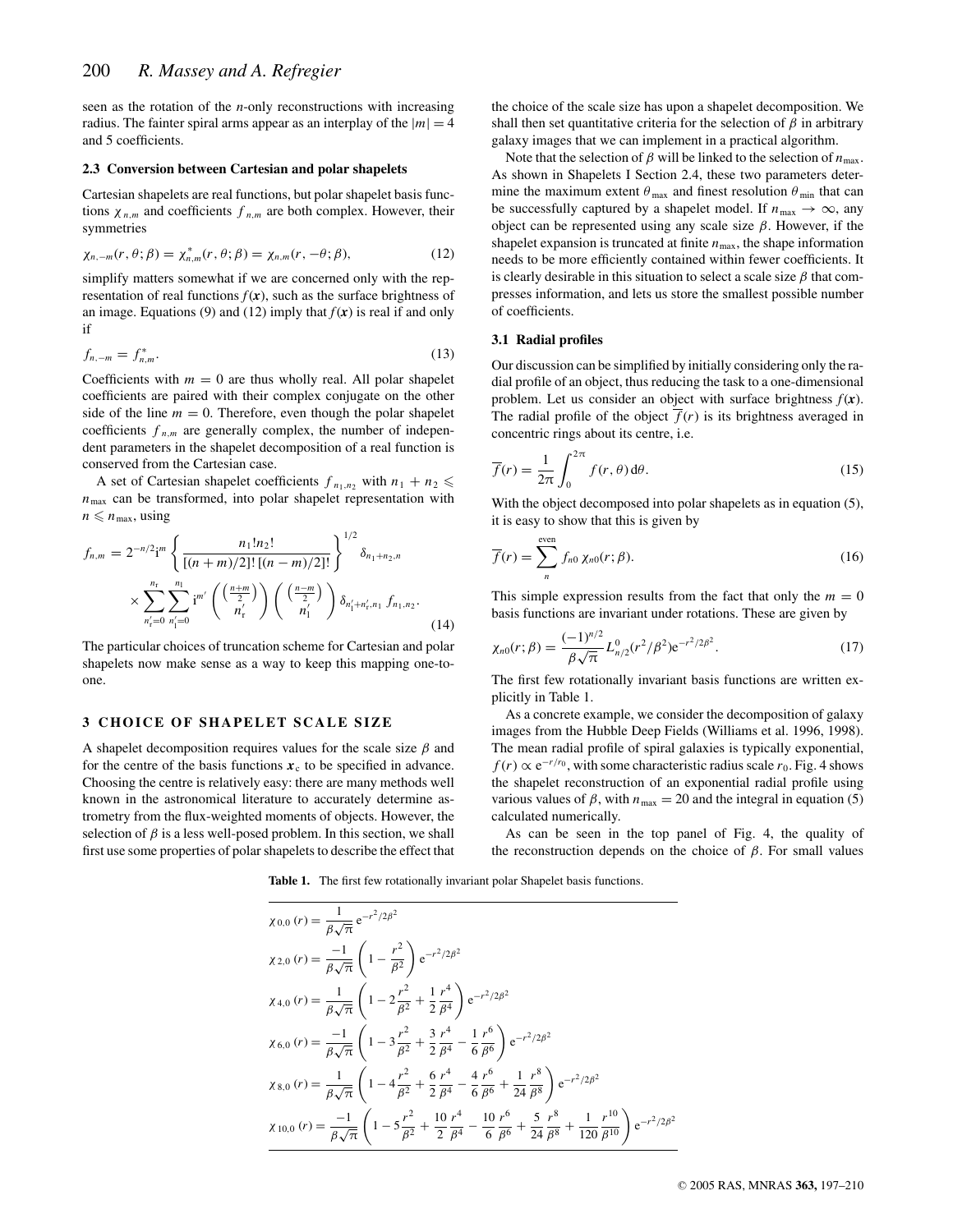

Figure 4. Decomposition of an exponential profile into radial polar shapelets. Top panel: the thick dark line shows the input exponential profile. The reconstructed profile is shown for different values of the shapelet scale  $β$  with  $n_{\text{max}} = 20$ . Bottom panel: the corresponding shapelet coefficient profile *f <sup>n</sup>*<sup>0</sup> versus shapelet order *n*.

 $(\beta \lesssim 0.4r_0)$  the reconstruction is oscillatory and cuts off the profile at large radii ( $r \gtrsim 1.5r_0$ ). For large values ( $\beta \gtrsim 0.8r_0$ ), the reconstruction fails to reproduce the cusp at small radii ( $r \lesssim 0.4 r_0$ ) and exceeds the true profile at  $r \simeq 0.6r_0$ . However, for intermediate values  $(0.5r_0 < \beta < 1.1r_0)$ , the reconstruction is good throughout the range  $0.1r_0 \lesssim r \lesssim 2.8r_0$ . This range can of course be expanded by including more shapelet coefficients of higher order. As  $n_{\text{max}} \rightarrow \infty$ , the input model can be recovered with arbitrary precision using *any* value of  $\beta$ .

The corresponding behaviour in shapelet space is apparent in the bottom panel of Fig. 4. The  $f_{n,0}$  coefficients can be thought as the profile of the galaxy in shapelet space or the 'shapelet profile'. For low values of  $\beta$  the shapelet profile is very flat, showing that the power is distributed almost evenly throughout all orders. For  $\beta = 0.5r_0$ , the coefficients  $a_{n,m}$  are seen numerically to be  $\alpha$  (*n* + 1)−2. This will be an important result for the convergence of shape estimators formed from series of shapelet coefficients in Section 6. Convergence is fastest at  $\beta \approx 0.8r_0$ , with  $a_{n,m} \propto (n+1)^{-5/2}$ . For higher values of  $\beta$ , the signs of  $a_{n,m}$  begin to alternate and the convergence once again falls below  $\propto (n + 1)^{-2}$  at  $\beta \approx 1.1r_0$ .

Fig. 5 demonstrates the importance of a proper choice of the parameters  $\beta$  and  $n_{\text{max}}$  for the practical decomposition of a spiral galaxy in the HDF. Its spiral arms complicate measurement, but its radial profile is approximately an exponential with a scalelength of  $r_0 \approx 3$  arcsec (12 pixel). The left-hand column shows the growth in complexity of a shapelet model using increasing  $n_{\text{max}}$ . Note, in particular, the rotation of the core ellipticity as  $n_{\text{max}}$  is increased from 2 to 8 and higher-order moments are included to resolve the spiral arms. In this column,  $\beta$  is allowed to vary in order to minimize the least-squares difference between the model and the HDF image, shown at the bottom. The middle column shows shapelet



**Figure 5.** Shapelet decomposition of a real spiral galaxy in the HDF. The best-fitting de Vaucouleurs profile has  $r_0 \simeq 12$  pixels. Left-hand column: the shapelet model shows growing complexity with increasing  $n_{\text{max}}$ . For each of these fits,  $\beta$  is varied to minimize the least-squares difference between the data and the model. Right-hand columns: the shapelet decomposition has a preferred scale size. The residual between the original (in the bottom right-hand panel) and these models with fixed  $n_{\text{max}} = 20$  and varying  $\beta$ , is smallest with  $\beta \simeq 0.5r_0$ .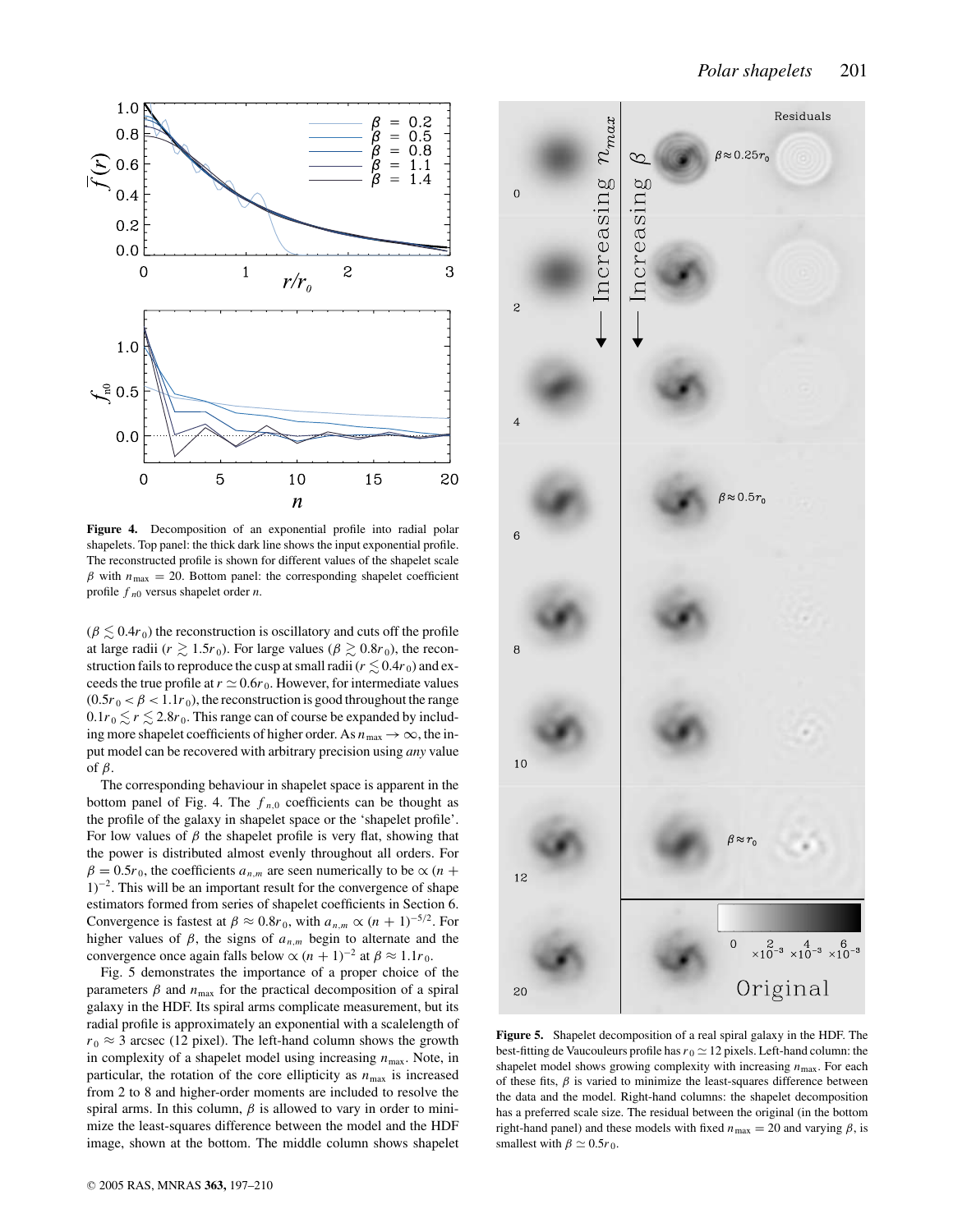decompositions at fixed  $n_{\text{max}} = 20$ , with varying  $\beta$ . The residuals are plotted in the right-hand column. As in Fig. 4, we find that the best overall image reconstruction uses  $0.5r_0 \lesssim \beta \lesssim 0.7r_0$ . This is perhaps at the low end of the range suggested by Fig. 4 because of the extra high-frequency detail contained in the spiral arms.

By experimentation we have found a fairly wide range of  $\beta$  values that produce a faithful shapelet reconstruction. The information is then concentrated into the few lowest shapelet states, with fast convergence to the final model, and truncation is possible at a computationally acceptable value of  $n_{\text{max}}$ . We shall now consider ways to formalize this process, and hone our choice of  $x_c$ ,  $\beta$  and  $n_{\text{max}}$ using quantitative criteria.

#### **3.2 Existing optimization methods**

Methods in the literature that face similar choices suggest several distinct philosophies for the quantitative selection of parameters equivalent to  $x_c$ ,  $\beta$  and  $n_{\text{max}}$ . The suggestions, outlined below, differ both in the goals set for an ideal decomposition and the method used to achieve it.

(i) Shapelets I suggested a geometrical argument using  $\theta_{\min}, \theta_{\max}$ . the minimum [point spread function (PSF) or pixel] and maximum (entire image) sizes on which information exists. This could be iterated using functional rules on  $x_c$  and  $r_f^2$  as defined by shapelet coefficients. However, the coefficients change as a function of  $n_{\text{max}}$ , and it is not clear what the rules should be.

(ii) Van der Marel & Franx (1993) fit one-dimensional (1D) Gauss–Hermite polynomials to spectral lines. They arbitrarily fix  $n_{\text{max}} = 6$ , probably finding this sufficient because their spectra have relatively high signal-to-noise  $(S/N)$  ratios and their lines have a nearly Gaussian profile. Parameters equivalent to  $x_c$  and  $\beta$  are obtained from the best-fitting Gaussian. This also determines  $f_0$  and in 1D is equivalent to constraining  $f_1 = f_2 = 0$ , i.e. the derivatives of the Gaussian with respect to  $x_c$  and  $\beta$ . The number of variables is reduced and the problem rendered tractable. Unfortunately, this does not help us in 2D because while both  $a_{1\pm 1}$  can be forced to zero by varying  $x_c$ , no unique recipe can be found for setting the three  $n = 2$  states using only one value  $\beta$ .

(iii) Van der Marel et al. (1994) relax the constraint on  $f_1$ . This is an improvement as  $f_1$  is only the first term of an expression for the centroid, expanded using *all* odd  $f_n$  in equation (51). Without the higher-order corrections, the true object centroid is moved slightly from the origin: amongst other things rendering rotations and shear operations more complicated. Instead, they set  $x_c$  from the theoretical rest wavelength of a line. Unfortunately, astrometric calibration clearly cannot be performed with such accuracy. Nor has the  $n = 2$ problem been solved.

(iv) Kaiser, Squires & Broadhurst (1995) combine fitting with a stand-alone object detection algorithm, HFINDPEAKS. Translated into shapelet language, their approach is roughly equivalent to placing  $x_c$ at data peaks and then finding a width  $\beta$  such that the signal-to-noise ratio  $v$  in  $f_{00}$  is maximized.

(v) Bernstein & Jarvis (2002) propose a similar approach. They prescribe  $\beta$  by requiring  $f_{20} = 0$ , while moving  $x_c$  to ensure  $f_{1\pm 1} = 0$ . Higher coefficients are then determined afterwards by linear decomposition. To first order, this  $\beta$  constraint is equivalent to that for HFINDPEAKS. This  $\beta$  is generally larger than values chosen by our  $\chi^2$  method below, and it can be several times larger for a high signal-to-noise ratio object containing lots of substructure such as the galaxy in Fig. 3. This method may indeed prescribe the optimal decomposition for weak lensing as the shear signal in the quadrupole

moments becomes concentrated in one number; however, a predisposition towards particular states often leads to poor overall image reconstruction and PSF deconvolution, so it is not necessarily ideal for all applications.

(vi) Kelly & McKay (2004) were able to set a fixed *physical* scale of  $\beta = 2$  kpc for galaxies in the Sloan Digital Sky Survey, where photometric redshifts were available. However, galaxies have a broad distribution of physical sizes, and it may in fact become more difficult to interpret a shapelet model derived using this method.

(vii) Marshall (in preparation) describes a fully Bayesian approach to applying the shapelet transform in the context of image reconstruction. Here,  $x_c$ ,  $\beta$  and  $n_{\text{max}}$  are varied in order to maximize the evidence (the probability of observing the data, marginalized over all shapelet coefficients). At high S/N ratio, this method gives a value of  $\beta$  which approaches the same as that from our  $\chi^2$  method below, but otherwise tends to prefer a fractionally larger  $\beta$ , conservatively eliminating some 'noise' in favour of a smoother image reconstruction. However, this is computationally slow, a serious issue when analysing large images.

#### **3.3 Optimization of image reconstruction**

We shall adopt a choice of  $\beta$  and  $n_{\text{max}}$  that is suitable for many applications, including overall image reconstruction and PSF deconvolution. Different models will be quantitatively compared via the overall reconstruction residual

$$
\chi_{\rm r}^2 \equiv \frac{\left[f_{\rm obs}(\mathbf{x}) - f_{\rm rec}(\mathbf{x}; \beta)\right]^{\rm T} V^{-1} \left[f_{\rm obs}(\mathbf{x}) - f_{\rm rec}(\mathbf{x}; \beta)\right]}{n_{\rm pixels} - n_{\rm coeffs}},\tag{18}
$$

where  $f_{obs}(x)$  is the observed image and  $f_{rec}(x; \beta)$  is the reconstructed image from the shapelet model. *V* is the covariance matrix between pixel values, i.e. its diagonal elements are the noise variance in each pixel. We will need to know this a priori, or estimate it from blank areas of the image. *n*pixels is the number of pixels in the observed image and  $n_{\text{coeffs}}$  is the number of shapelet coefficients used in the model. The residual itself has variance (Lupton 1993)

$$
\sigma^2(\chi_r^2) = \frac{2}{n_{\text{pixels}} - n_{\text{coeffs}}}.
$$
\n(19)

An example of typical  $\chi^2_r$  isocontours on an  $n_{\text{max}}$  versus  $\beta$  plane is shown in Fig. 6 for an elliptical galaxy from the HDF. The horizontal trough is present for all galaxies (and many other isolated objects). This demonstrates that there is indeed an optimum  $\beta$  for the reconstruction of this image. As one might expect, it is roughly independent of  $n_{\text{max}}$ , but decreases very slightly as more coefficients are added. By increasing  $n_{\text{max}} \rightarrow \infty$ , the reconstruction can be improved to arbitrary precision. However, stopping at the  $\chi^2 = 1$ contour produces a model where the residual is consistent with the noise. Additional coefficients would just model the background noise and should be excluded.

The form of these typical contours thus suggests a unique location in parameter space. We will choose  $\beta$  and  $n_{\text{max}}$  so that the model lies at the intersection of the trough and the  $\chi^2_r = 1$  contour, i.e. at the leftmost point on the contour. To achieve this, we set quantitative goals of

$$
\frac{\partial \chi_{\rm r}^2}{\partial \beta} = 0,\tag{20}
$$

$$
x_{\rm c} = 0 \tag{21}
$$

and  $\chi_{\rm r}^2 = 1$  or flattens out

$$
\frac{\partial \chi_{\rm r}^2}{\partial n_{\rm max}} < \sigma \left( \chi_{\rm r}^2 \right) \approx \sqrt{\frac{2}{n_{\rm pixels}}}.\tag{22}
$$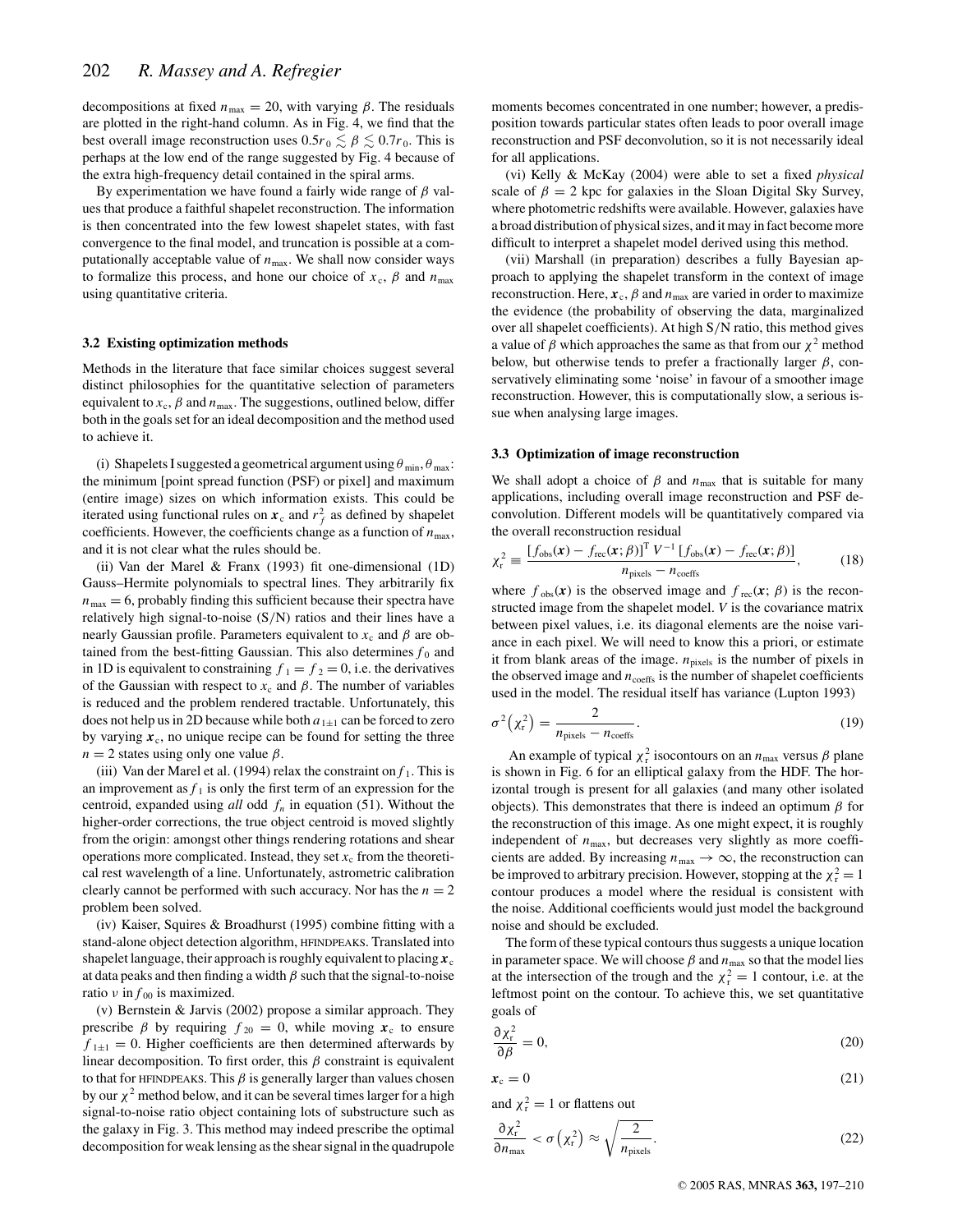

**Figure 6.**  $\chi^2$  isocontours on an  $n_{\text{max}}$  versus  $\beta$  plane for an elliptical galaxy in the HDF. The roughly horizontal trough is typical, with a well-pronounced excursion of the  $\chi^2$  contours to lower  $n_{\text{max}}$  for well-chosen values of  $\beta$ . The challenge is to locate the leftmost section of the  $\chi^2_r = 1$  contour in an automated and efficient way. The arrows show individual steps (each containing several substeps) taken by our optimization algorithm described in Section 4. Also shown are geometrical  $\theta_{\min}$ ,  $\theta_{\max}$  constraints and the target  $\chi^2_r = 1$  contour.

The first constraint ensures that the scale size is well suited to efficiently model the image. The second ensures that the shapelet centre matches the object centroid. The third guarantees that sufficient coefficients  $(n_{\text{max}})$  are included to model an object, but with truncation that 'smooths over' observational noise. A flatness constraint is also included (in the right-hand side of equation 22). This is particularly important for galaxies with a near neighbour or for very faint objects that have noisy and fragmented  $\chi^2$  contours. In these cases, including additional shapelet coefficients may not significantly improve a fit, so the series is truncated early.

We apply extra geometrical constraints to the minimum  $\theta_{\min}$  and maximum  $\theta_{\text{max}}$  scales of the decomposition, to prevent the model from containing features smaller than the pixel scale or extending off the edge of an image, where it would be unconstrained.

#### **3.4 Automatic optimization algorithm**

Satisfying the three conditions  $(20)$ – $(22)$  would ensure that a shapelet decomposition uses the optimum values of  $n_{\text{max}}$ ,  $\beta$  and  $x_c$ . It is easy to determine the values of these parameters once the entire  $n_{\text{max}}$  versus  $\beta$  plane has been examined, as in Fig. 6. However, this is a slow process, so we need a practical algorithm to more efficiently explore this parameter space, and to iterate rapidly towards our targets. The numerical implementation of this iteration will inevitably be non-trivial, because it combines both minimization and root finding, in a space with one axis discrete. Here we describe a code that we have developed to repeatedly decompose an object into shapelets, test the residual, and improve the decomposition parameters. Its stepwise approach is shown in Fig. 6, and the full code can be downloaded from the World Wide Web.

Objects are first detected in an image using SEXTRACTOR (Bertin & Arnouts 1996), a friends-of-friends peak-finding algorithm. After experimenting on various data sets, we have found the results of SEXTRACTOR highly sensitive to input settings. To avoid reliance upon these settings, we use SEXTRACTOR as sparingly as possible. We set low detection thresholds in order to obtain a complete catalogue, and filter out false detections later. We use the measurement of the FWHM of each object to make an initial guess at  $\beta$ , and also to set the size of the fixed, circular 'postage stamp' region that is extracted around each object. We aim for a postage stamp large enough to contain the entire object, but small enough to isolate it from its neighbours and to make the routine computationally efficient. We then use the SEXTRACTOR segmentation map to identify pixels in the postage stamp but well away from any object. These are used to estimate the background noise level, or to locally renormalize the pixel weight map. Within reasonable limits, the process is stable with respect to such parameters and we shall not be too concerned as to the exact SEXTRACTOR settings.

Using constant  $n_{\text{max}} = 2$  for speed,  $\beta$  is varied in order to minimize  $\chi^2$  and satisfys the criterion in equation (20), via a 1D version of the *Numerical Recipes* AMOEBA routine: crawling vertically in Fig. 6. During each step of this iteration, the centroid is simultaneously shifted to re-zero the series in equation (51) in the shapelet coefficients and thus satisfy the criterion in equation (21). As the calculation of the centroid is independent of  $\beta$  for isolated objects (see Section 7), this part of the iteration is both stable and fast. Fig. 6 also shows the additional geometrical constraints of  $\theta_{\min} > 0.2$  pixel and  $\theta_{\text{max}}$  not falling off the edge of the postage stamp. These act as hard boundaries to the region of parameter space that the amoeba is allowed to explore.

Once the optimum  $\beta$  has been found,  $n_{\text{max}}$  is increased until the criterion in equation (22) is satisfied: crawling horizontally in Fig. 6. The increases are performed in steps of two, because even *n* states frequently improve the fit more than odd *n* states (primarily due to the addition of a new  $f_{n,0}$  circular state). The value of  $n_{\text{max}}$  is finetuned to the exact best value at the end. If two values of  $n_{\text{max}}$  both allow a decomposition with  $\chi^2 = 1 \pm 1\sigma$ , the lower value is taken.

If the object warranted more coefficients than the initial guess of  $n_{\text{max}} = 2$ ,  $\beta$  and  $\mathbf{x}_c$  are again readjusted at the new  $n_{\text{max}}$ , using our 1D AMOEBA routine. Another  $n_{\text{max}}$  search then starts back at  $n_{\text{max}} = 2$ and increases again in steps of two. The algorithm terminates when either the horizontal or vertical search returns to the same value as it started. All three conditions in equations (20)–(22) have then been met. Computation time for each object increases  $\propto n_{\rm max}^4$ . On a single 2-GHz processor, our algorithm takes ∼ 45 min to process all of the 3596 objects detected in the HDF North.

A selection of reasonably bright HDF galaxies is shown with their shapelet models in Fig. 7. The right-hand column shows the reconstruction residuals, which are consistent with noise even for irregular galaxy morphologies. A comparison of their shapelet-based shape estimators to traditional SEXTRACTOR measurements is shown in Fig. 8.

## **4 DECOMPOSITION OF REAL DATA**

#### **4.1 Least-squares fitting**

Unlike the continuous, analytic formalism presented in Section 2, real images are complicated by pixelization, PSF convolution and noise. In order to incorporate these effects, we shall first adopt a somewhat different approach to shapelet decomposition than the overlap integrals (3) and (5). We shall instead fit shapelet coefficients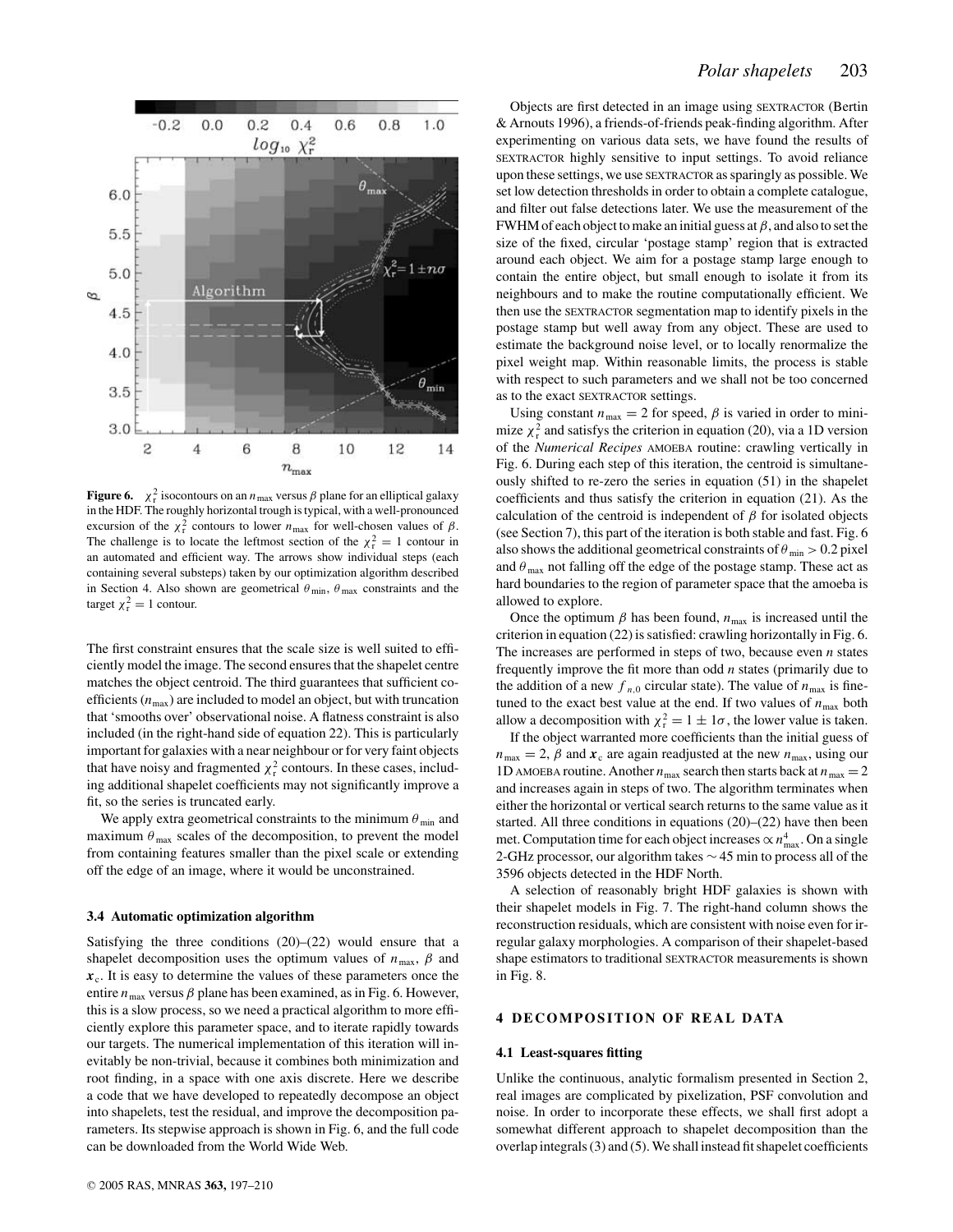

**Figure 7.** Shapelet models of a selection of HDF galaxies, with their shapelet scale size  $\beta$  and maximum order  $n_{\text{max}}$  determined automatically. In all cases, the image residuals are entirely consistent with noise. Our code to perform this task, by minimizing the least-squares difference between the model and input images, is described in the text.



**Figure 8.** The successful recovery of object statistics from the shapelet parameters of HDF galaxies. For comparison to the SEXTRACTOR measurements, shapelet size measurements are shown without PSF deconvolution. In the right-hand panels, galaxies requiring  $n_{\text{max}} \geq 15$  coefficients have been forced into the final bin, and in the bottom-right panel, points have been randomly offset a small amount for clarity.

to the data using a least-squares method. As the model  $f_{\text{rec}}(\mathbf{x})$  in equation (18) is linear in the shapelet coefficients, we can solve for the minimum  $\chi^2$  solution (18) exactly. We obtain (see Lupton 1993; Chang & Refregier 2002)

$$
\boldsymbol{f}_{n,m} = (M^{\mathrm{T}} V^{-1} M)^{-1} M^{\mathrm{T}} V^{-1} \boldsymbol{f}_{x,y},\tag{23}
$$

where  $f_{n,m}$  is a vector of the derived shapelet coefficients,  $f_{x,y}$  is the surface brightness in each pixel arranged as a data vector, *V* is the covariance matrix between pixel values and *M* is a matrix of each shapelet basis function evaluated in each pixel. A fit achieving  $\chi_r^2 = 1$  has successfully modelled all significant spatial variation in the image and removed observational noise.

If the noise per pixel is known,  $1\sigma$  confidence limits can be derived on all of the assigned coefficients using this fitting method (Lupton 1993). If a complete pixel noise map is available (e.g. from multiple exposures stacked using DRIZZLE software – Fruchter & Hook 2002), it can be used to down-weight noisy pixels where cosmic rays or hot/cold pixels were present in some of the exposures. Although the code available on the World Wide Web simply uses a diagonal matrix for *V* that contains only the noise level in each pixel, the method is, in general, able to use the full covariance matrix that contains the amount of covariance between different pixels. In real data, the flux in adjacent pixels is indeed slightly correlated because of convolution with the PSF and also because of additional aliasing effects introduced by DRIZZLE. If this effect is important, the pixelto-pixel covariances could be estimated from empty regions of an image and included in the calculation. In particular, this may have a small improvement on statistics measured from very small objects (cf. Massey et al. 2004).

A constant background level can also be removed using this method, by adding an undetermined constant to the set of basis functions. Poor flat-fielding or local background gradients near a bright object can also be fitted and removed by adding a plane with a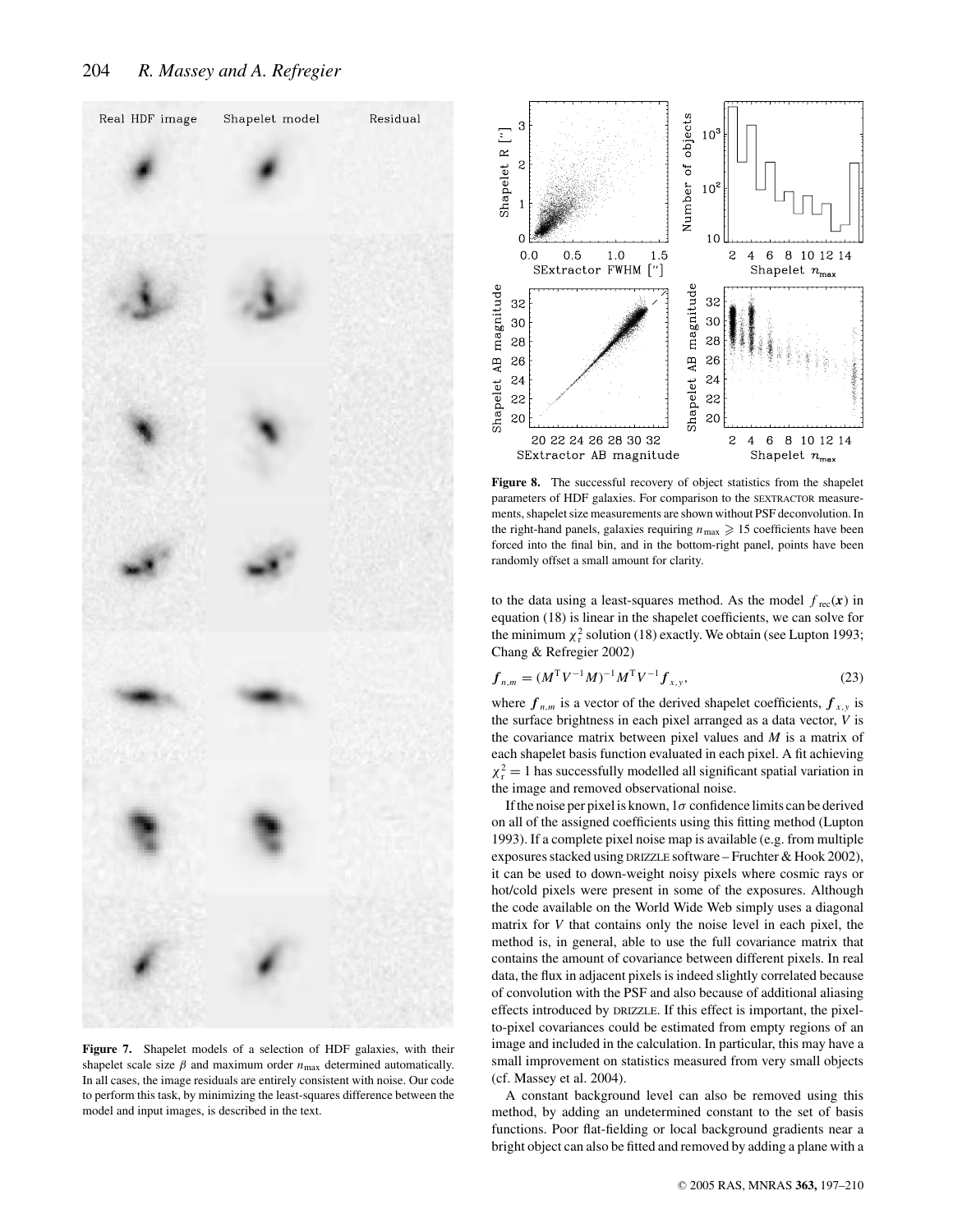variable slope. Although these functions are not strictly orthogonal, the procedure works well in practice as long as there are sufficient pixels around the fitted object that contain only background noise.

## **4.2 PSF deconvolution**

All real images are inevitably seen after convolution with a point spread function. In astronomy, this is typically caused by atmospheric turbulence or 'seeing' (for ground-based observatories), aperture diffraction at the primary mirror and imperfect telescope tracking or optics. The combination of such effects can be measured from the size and shape of stars observed in an image (because these distant objects would be point-like in the absence of a PSF), and can be fitted with a shapelet model in the same way as the galaxies. Shapelets I presented the matrix operation for convolving an image with a Gaussian PSF in shapelet space. Shapelets II extended this derivation to a general PSF and demonstrated PSF *de*convolution via matrix inversion. However, the inversion of the PSF matrix is potentially slow and may be numerically unstable. Our least-squares fitting method will allow us to elegantly sidestep this process by convolving the basis functions with the PSF model in advance, then fitting this new basis set to the data. The returned shapelet model, reconstructed using the unconvolved basis functions, will be automatically deconvolved from the PSF.

The formalism for convolution in shapelet space is presented in Shapelets I Section 4 and involves three separate scale sizes for three separate objects:  $\alpha$  for the unconvolved model,  $\beta$  for the PSF and  $\gamma$  for the convolved model (there are also corresponding values of  $m_{\text{max}}^{\alpha}$ ,  $n_{\text{max}}^{\beta}$  and  $n_{\text{max}}^{\gamma}$ ). We assume that  $\beta$  is known. We can optimize α as in Section 3.3. However, the choice of γ is a matter entirely internal to the fitting procedure. Just as before, if  $n_{\text{max}}^{\gamma} \to \infty$ , any  $\gamma$  will work (but this time without increasing the number of external free parameters in the model). In practice, however, it is still necessary to truncate this series somewhere. Note that  $\gamma^2 = \alpha^2 + \beta^2$  $\beta^2$  was incorrectly suggested as a 'natural choice' for this parameter in Shapelets I. Another choice would be  $\gamma = \alpha$ , which, with  $n_{\max}^{\gamma} = n_{\max}^{\alpha}$ , makes the convolution matrix  $P_{n,m}$  symmetric and thus simplifies its calculation.

The optimum values for  $\gamma$  and  $n_{\text{max}}^{\gamma}$  are, in fact, obtained from an argument concerning the information present in shapelet coefficients. A shapelet model contains information only between minimum and maximum scales

$$
\theta_{\min} = \frac{\beta}{\sqrt{n_{\max} + 1}} \quad \text{and} \quad \theta_{\max} = \beta \sqrt{n_{\max} + 1}.
$$
 (24)

During convolution,  $\theta_{\min}^{\alpha}$  and  $\theta_{\min}^{\beta}$  add in quadrature to produce  $\theta_{\min}^{\gamma}$ ; similarly for  $\theta_{\max}^{\gamma}$ ,  $\gamma$  and  $n_{\max}^{\gamma}$  should therefore be chosen to precisely capture the information contained on all of these new scales. Writing  $(n_{\text{max}}^{\alpha} + 1)$  as  $N_{\alpha}$ , etc. for brevity, we find

$$
\gamma = \sqrt{\left[4\right] \frac{\left(\alpha^2 N_\alpha + \beta^2 N_\beta\right) \left(\alpha^2 N_\beta + \beta^2 N_\alpha\right)}{N_\alpha N_\beta}}
$$
(25)

and

$$
n_{\max}^{\gamma} = \sqrt{\frac{\alpha^2 N_{\alpha} + \beta^2 N_{\beta}}{\alpha^2 N_{\beta} + \beta^2 N_{\alpha}} N_{\alpha} N_{\beta}} - 1.
$$
 (26)

The PSFs of cameras on board the *Hubble Space Telescope* are well known and stable. Fig. 9 shows an oversampled TINYTIM (Krist & Hook 1997) model of the *Wide-Field Planetary Camera 2* (WFPC2) PSF, raytraced through an engineering model, plus charge diffusion to simulate photon capture within the CCD cameras. This is easy to model with shapelets, except for the fact that its



**Figure 9.** Shapelet model of the TINYTIM (Krist 1995) WFPC2 PSF plus charge diffusion. Top panel: a horizontal slice through the centre of the PSF. Bottom panel: the moduli of its polar shapelet coefficients to  $n_{\text{max}} = 15$ . Note that the amplitude scales are all logarithmic: the core is actually modelled very successfully out to the second diffraction ring. For speed we do not bother capturing the wings.

steep cusp and extended wings are intrinsically ill-matched to the Gaussian around which shapelets are constructed. The PSF is shown in the figure beside a shapelet decomposition up to  $n_{\text{max}}^{\text{PSF}} = 15$ . This is sufficient to accurately capture the core and the first two diffraction rings, which are already more than two orders of magnitude below the maximum, but does not extend to the four faint diffraction spikes or far into the low-level wings (note that the colour scales are logarithmic). In principle, this could be further extended at a cost to processor time by using more shapelet coefficients.

Fig. 10 demonstrates successful PSF deconvolution. A galaxy from the HDF is convolved with the WFPC2 PSF (in real space). This is treated as the observed image, and deconvolved from the PSF using a shapelet fit. The resulting reconstruction is in good agreement with the original galaxy image, as can be seen from its small residual. Note that the optimum scale size  $\beta$  for the model is slightly lower when PSF deconvolution is performed. This reflects the need to capture finer details.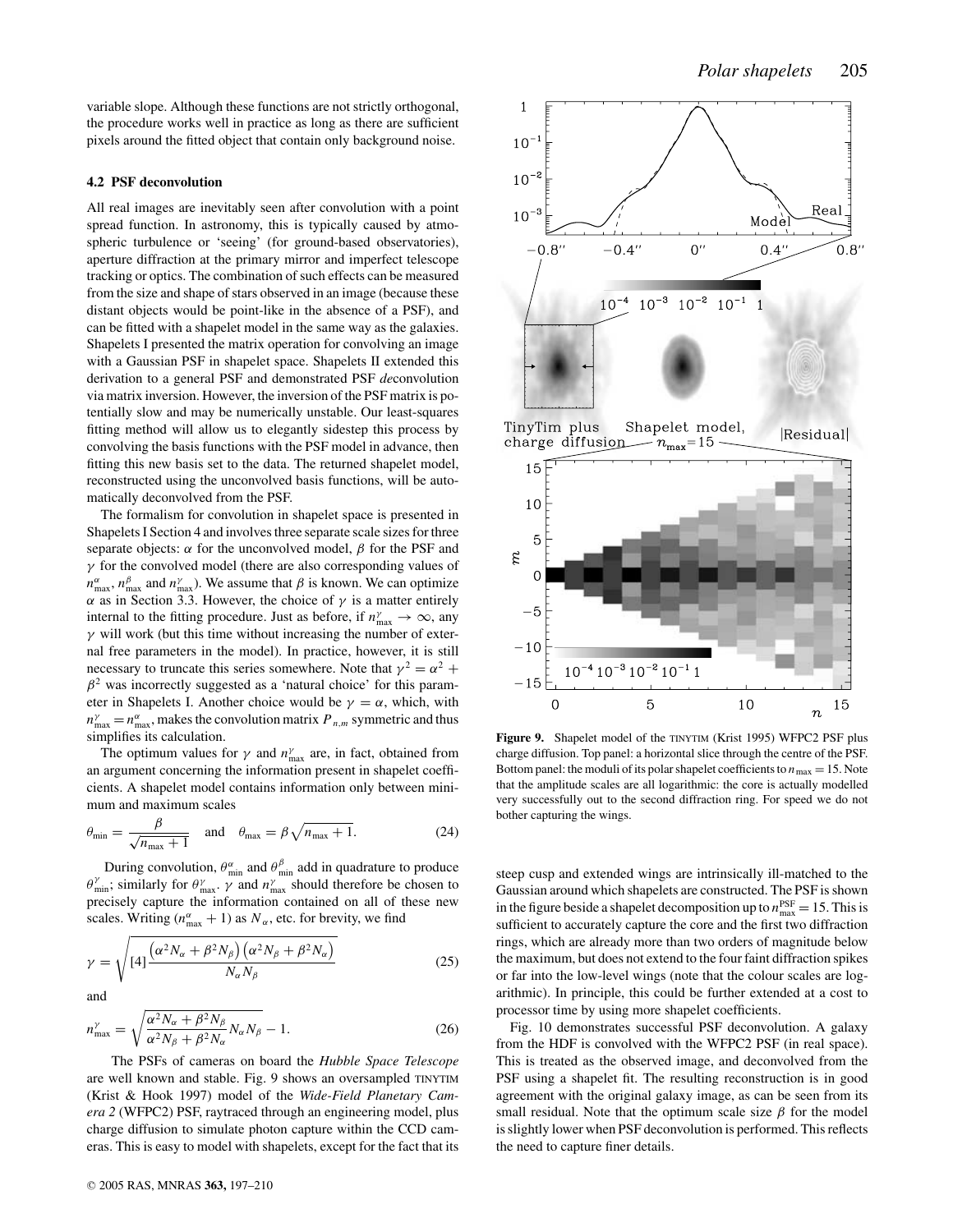

**Figure 10.** Demonstration of deconvolution from an observational PSF. Top left-hand panel: a real HDF galaxy. Bottom left-hand panel: the WFPC2 PSF model, from Fig. 9 but displayed here with a linear colour scale. Bottom middle panel: the galaxy image convolved with the PSF. This convolution has been performed in real space, to disassociate the operation from anything involving shapelets. Top middle panel: a shapelet reconstruction and deconvolution of the galaxy to  $n_{\text{max}} = 20$ , obtained from a fit to the convolved image, assuming knowledge of the PSF. Top right panel: the difference between the true galaxy image and the shapelet model after deconvolution. This small residual demonstrates the success of PSF deconvolution using shapelets.

## **4.3 Pixelization**

Real image data are typically stored in discrete pixels. To link this to the analytic shapelet formalism, one must either smooth the data or pixellate the shapelet basis functions. Smoothing the data requires an arbitrary interpolation scheme to be defined, and resampling the data on to smaller pixels can be very slow. A better approach is to leave the data alone and to discretize the smooth shapelet basis functions. This reduces the integrals in equations (3) and (5) to sums over pixel values, which are fast to compute. However, they are no longer analytically exact. We therefore need to define a discretization scheme that keeps the basis functions as orthogonal as possible, and the integrals as accurate as possible.

As pointed out by Berry, Hobson & Withington (2004), one cannot simply adopt the value of basis functions at the centre of each pixel. Basis functions that contain oscillations on scales smaller than the pixel size are sampled in an essentially random manner. Their discrete versions are then neither representative of the analytic function nor orthogonal. Degeneracies are introduced between shapelet coefficients during the decomposition that destabilize the inversion of coefficient matrices in the reconstructed model, and bias quantities such as the flux of an object. Fortunately, this is rarely a problem in practical cases, because we can choose  $n_{\text{max}}$  and  $\beta$  in advance to isolate only those basis functions that contain oscillations on scales larger than the pixel (or seeing) size. Under these conditions, Berry et al. (2004) show that the shapelet basis functions are indeed orthogonal.

We suggest an even safer alternative here. The Cartesian basis functions are separable in *x* and *y*, and may be analytically integrated within rectangular pixels. This is exactly the same process undergone by photons arriving at a CCD, where the smooth function of a real scene becomes binned into digital squares. Once we have convolved the basis functions with the PSF, and integrated them within pixels, they can be suitably matched to the data.

To integrate the 2D Cartesian basis functions, first consider the 1D basis functions from Shapelets I,

$$
\phi_n(x) \equiv [2^n \pi^{1/2} n! \beta]^{-1/2} H_n\left(\frac{x}{\beta}\right) e^{-x^2/2\beta^2}.
$$
 (27)

Integrating by parts and using two well-known identities (see, e.g., Boas, chapter 12)

$$
H_n(x) = 2x H_{n-1}(x) - 2(n-1)H_{n-2}(x)
$$
\n(28)

and

$$
\frac{dH_{n-1}(x)}{dx} = 2(n-1)H_{n-2}(x),
$$
\n(29)

one can obtain the recurrence relation

$$
I_n \equiv \int_a^b \phi_n(x) \, \mathrm{d}x \tag{30}
$$

$$
= -\beta \sqrt{\frac{2}{n}} \left[ \phi_{n-1} (x) \right]_a^b + \sqrt{\frac{n-1}{n}} I_{n-2}.
$$
 (31)

Finally, note that

$$
I_0 = \sqrt{\frac{\beta \pi^{1/2}}{2}} \left[ erf(x) \right]_a^b \text{ and } \tag{32}
$$

$$
I_1 = -\sqrt{2\beta} \left[ \phi_0(x) \right]_a^b. \tag{33}
$$

This supplies all the necessary integrals. As the 2D Cartesian basis functions are separable in *x* and *y*, it is easy to extend this derivation to integrate within square CCD pixels:

$$
I_{n_1,n_2} = \int_{a_1}^{b_1} \int_{a_2}^{b_2} \phi_{n_1}(x) \phi_{n_2}(y) dx dy = I_{n_1} \times I_{n_2},
$$
 (34)

where, if there is no 'dead zone' around the edge of a pixel,  $(b_1$  $a_1$ ) × ( $b_2 - a_2$ ) is the angular size of a pixel. A missing pixel border, due for instance to electronics which is unresponsive to light, can be included by altering the limits on the integral.

We can either use this result to obtain a model in Cartesian shapelet space, which can later be converted to a polar shapelet representation using equation (14), or we can integrate the polar shapelet basis functions within pixels using the same equations. This integration is a particularly important advance for small galaxies or for shapelet basis functions at high *n*, that can contain oscillations smaller than a single pixel.

The symmetries of polar shapelets can also be used to integrate models within circular apertures using equations (46)–(49).

#### **5 COORDINATE TRANSFORMATION**

Image manipulation via linear transformations is simple in shapelet space. As in Shapelets I, let us consider an infinitesimal coordinate transformation  $x \to (1 + \Psi)x + \epsilon$ , where  $\epsilon = {\epsilon_1}$ ,  $\epsilon_2$  is a displacement and  $\Psi$  is a 2 × 2 matrix parametrized as

$$
\Psi = \begin{pmatrix} \kappa + \gamma_1 & \gamma_2 - \rho \\ \gamma_2 + \rho & \kappa - \gamma_1 \end{pmatrix} . \tag{35}
$$

The parameters  $\rho$ ,  $\kappa$ ,  $\epsilon$  and  $\gamma$  *i* correspond to infinitesimal rotations, dilations, translations and shears.

An image transforms as  $f(\mathbf{x}) \to f'(\mathbf{x}) \simeq f(\mathbf{x} - \Psi \mathbf{x} - \epsilon)$ , which can be written as

$$
f' \simeq (1 + \rho \hat{R} + \kappa \hat{K} + \gamma_j \hat{S}_j + \epsilon_i \hat{T}_i) f, \tag{36}
$$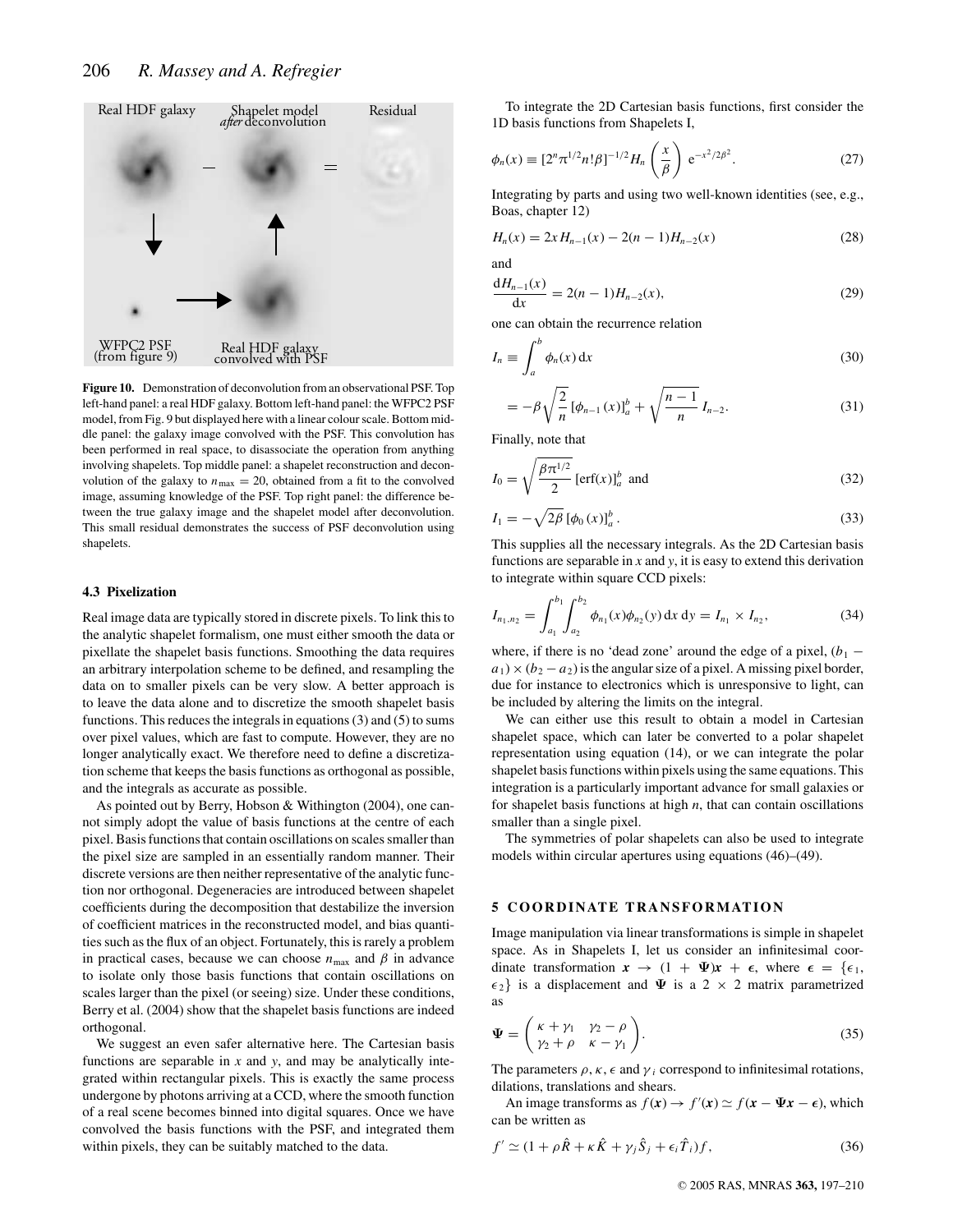where  $\hat{R}$ ,  $\hat{K}$ ,  $\hat{S}_i$  and  $\hat{T}_i$  are the operators generating rotation, convergence, shears and translations, respectively. We adopt a notation from weak gravitational lensing, where a 'convergence'  $\kappa$  corresponds to a change in the radius of an object by a factor  $(1 - \kappa)^{-1}$ . These transformations can be viewed as a mapping of  $f_{n,m}$  coefficients in shapelet space. For example, a finite rotation is

$$
\hat{R}: f_{n,m} \to f'_{n,m} = f_{n,m} e^{\mathrm{i}m\rho},\tag{37}
$$

so a rotation through 180◦ can be written as

$$
\hat{R}_{180^{\circ}} : f_{n,m} \to f'_{n,m} = (-1)^m f_{n,m}.
$$
\n(38)

An (infinitesimal) dilation can be performed in polar shapelet space by mapping the shapelet coefficients as

$$
\hat{K}: f_{n,m} \to f'_{n,m} = (1+\kappa) f_{n,m} \n+ \frac{\kappa}{2} \sqrt{(n-m)(n+m)} f_{n-2,m} \n- \frac{\kappa}{2} \sqrt{(n-m+2)(n+m+2)} f_{n+2,m}.
$$
\n(39)

The shapelet model may require more coefficients after this transformation. Note that this dilation operation increases both the flux and the image area by a factor of  $1 + 2\kappa$ , thus conserving surface brightness. To instead perform a dilation that conserves the total *flux*, divide the right-hand side of equation (39) by this factor. To first order, this is

$$
\hat{K}: f_{n,m} \to f'_{n,m} = (1 - \kappa) f_{n,m} \n+ \frac{\kappa}{2} \sqrt{(n - m)(n + m)} f_{n-2,m} \n- \frac{\kappa}{2} \sqrt{(n - m + 2)(n + m + 2)} f_{n+2,m}.
$$
\n(40)

In Section 6, we shall ensure that shape estimators for a shapelet model are independent of the scalefactor chosen for the decomposition by ensuring that the estimators are unchanged under this mapping.

Rather than these first-order approximations, finite dilations can be performed to all orders using the rescaling matrix in the appendix of Shapelets I. This is identical to the convolution matrix, but the image is convolved with a δ-function.

Shears and translations can be performed using

$$
\hat{S}: f_{n,m} \to f'_{n,m} = f_{n,m}
$$
\n
$$
+ \frac{\gamma_1 + i\gamma_2}{4} [\sqrt{(n+m)(n+m-2)} f_{n-2,m-2} - \sqrt{(n-m+2)(n-m+4)} f_{n+2,m-2}] + \frac{\gamma_1 - i\gamma_2}{4} [\sqrt{(n-m)(n-m-2)} f_{n-2,m+2} - \sqrt{(n+m+2)(n+m+4)} f_{n+2,m+2}] \tag{41}
$$

and

$$
\hat{T}: f_{n,m} \to f'_{n,m} = f_{n,m} \n+ \frac{\epsilon_1 + i\epsilon_2}{2\sqrt{2}} [\sqrt{(n+m)} f_{n-1,m-1} \n- \sqrt{(n-m+2)} f_{n+1,m-1}] \n+ \frac{\epsilon_1 - i\epsilon_2}{2\sqrt{2}} [\sqrt{(n-m)} f_{n-1,m+1} \n- \sqrt{(n+m+2)} f_{n+1,m+1}]
$$
\n(42)

with the translation specified in units of  $\beta$ .

-<sup>C</sup> 2005 RAS, MNRAS **363,** 197–210

Other image manipulations can also be represented as mappings of shapelet coefficients. Changes of flux by a factor *B* are trivially implemented by the mapping

$$
\hat{B}: f_{n,m} \to f'_{n,m} = B \times f_{n,m}.
$$
\n
$$
(43)
$$

It is also possible to circularize an object with the mapping (see Section 3.1)

$$
\hat{C}: f_{n,m} \to f'_{n,m} = f_{n,m} \,\delta_{m0},\tag{44}
$$

or to flip the parity of an object by reflection in the *x*-axis using

$$
\hat{P}: f_{n,m} \to f'_{n,m} = f_{n,m}^*.
$$
\n
$$
(45)
$$

Combining this  $\hat{P}$  with the rotation operator allows reflections to be performed in any axis.

The actions of these operators are demonstrated upon a real galaxy image in Fig. 11.

## **6 OBJECT SHAPE MEASUREMENT**

The above symmetries of the polar shapelet basis functions can be used to identify combinations of shapelet coefficients that measure the flux (photometry), centroid position (astrometry) and the size of an object. Similar weighted combinations of Cartesian shapelet coefficients were found in Shapelets I, but we find the interpretation of polar shapelets more intuitive, and the expressions below are usually simpler than their Cartesian equivalents. For example, the rotationally invariant part of an object is isolated into its  $m = 0$  coefficients. The linear offset of an object from the origin is described by its  $m = \pm 1$  coefficients and the ellipticity of an object by its  $m = \pm 2$  coefficients. In the latter cases, the magnitude of the coefficients indicate an amplitude and the phases a direction.

Shear  $(\gamma_1)$ Shear  $(\gamma_2)$ Translation  $(x)$ Dilation Original Translation  $(y)$ Rotation Parity flip Circularisation

**Figure 11.** Some simple operations applied to a real galaxy image, by using the polar shapelet ladder operators or coefficient mappings as described in the text. The central image is the original galaxy. Starting at the bottom left and proceeding clockwise, the other images show rotation by 40◦, dilation of  $\kappa = 0.15$ , shears of  $\gamma = 10$  per cent, translations, circularization and reflection in the *x*-axis.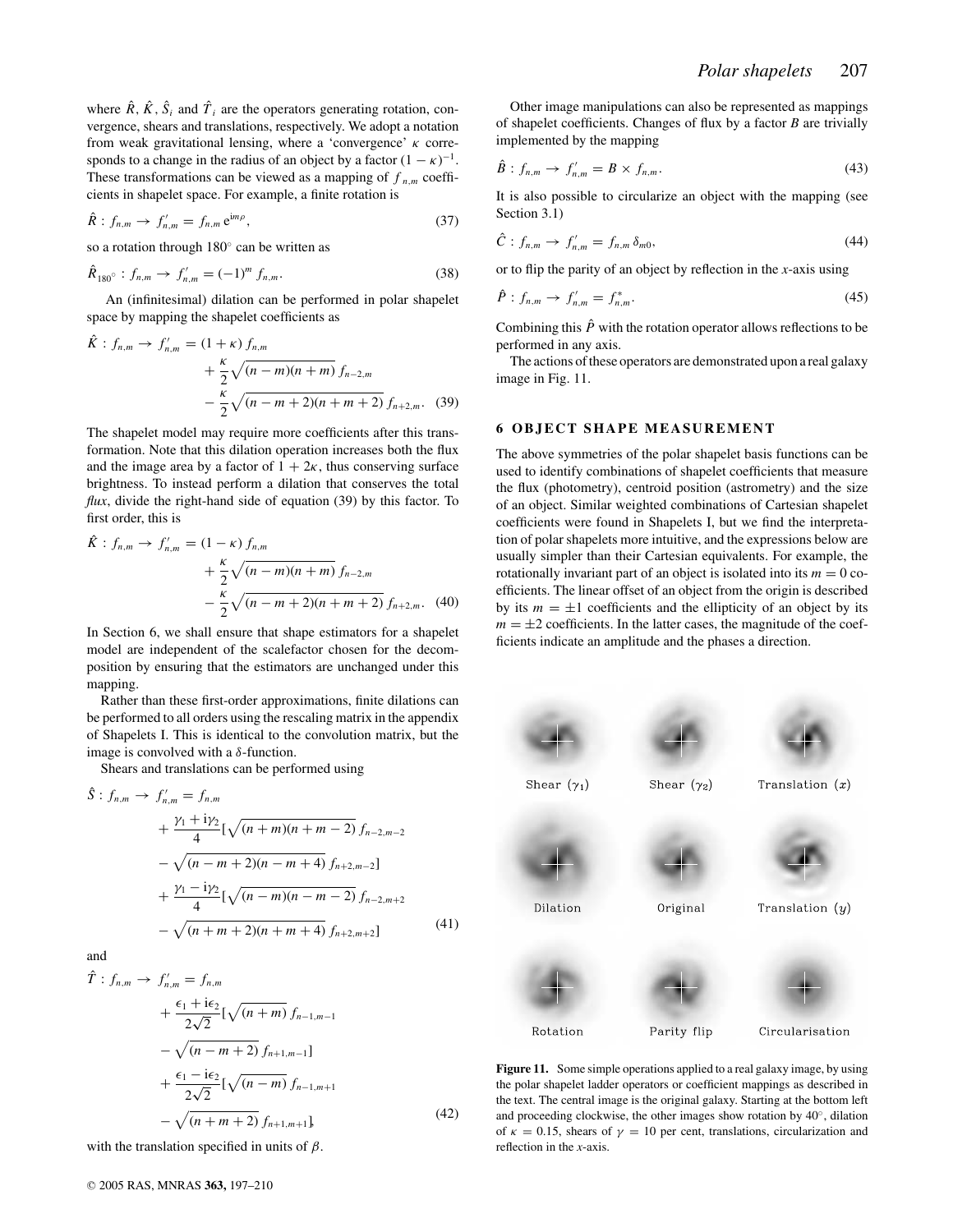## **6.1 Photometry**

Practical measurements of the flux of an object usually introduce a Gaussian or top-hat weight function in order to limit contamination from surrounding noise and nearby objects. The flux of a shapelet model inside a circular aperture can be calculated using only the coefficients with  $m = 0$ . All other coefficients correspond to basis functions with positive and negative regions that cancel out under integration around  $\theta$ . From equations (16) and (17) for the radial profile of an object, we find that

$$
\int_0^{2\pi} \int_0^R f(r) \, r \, dr \, d\theta = (4\pi)^{1/2} \beta \sum_n^{\text{even}} f_{n,0} \, I_n,\tag{46}
$$

where

$$
I_n = \frac{(-1)^{n/2}}{\beta^2} \int_0^R L_{n/2}^0 \left(\frac{r^2}{\beta^2}\right) e^{-r^2/2\beta^2} r \, dr. \tag{47}
$$

Using relation (A9) to integrate by parts, we can find a recursion relation

$$
I_n = (-1)^{n/2} \left[ 1 - L_{n/2}^0 \left( \frac{R^2}{\beta^2} \right) e^{-R^2/2\beta^2} - 2 \sum_{i=0}^{(n-2)/2} (-1)^i I_{2i} \right], \quad (48)
$$

and a closed form

$$
I_n = 1 - e^{-R^2/2\beta^2} \left[ 2 \sum_{i=0}^{n/2} (-1)^i L_i^0 \left( \frac{R^2}{\beta^2} \right) - (-1)^{n/2} L_{n/2}^0 \left( \frac{R^2}{\beta^2} \right) \right].
$$
 (49)

However, the imposition of an integration boundary is unnecessary with shapelets because the model is analytic and noise-free. In the limit of  $R \to \infty$ , we obtain a simple expression for the total flux in a shapelet model

$$
F \equiv \iint_{\mathbb{R}} f(\mathbf{x}) d^2 x = (4\pi)^{1/2} \beta \sum_{n=0}^{\text{even}} f_{n0}, \tag{50}
$$

a result that can also be recovered by transforming the sum over Cartesian shapelet coefficients from Shapelets I into polar shapelet space via equation (14). Cartesian shapelet models can also be integrated within square apertures using equations (30)–(34).

This extrapolation to large radii does rely upon the faithful representation of an object by a shapelet expansion, and the removal of its noise via series truncation. Such truncation restricts the completeness of the basis functions, and a weight function (constructed from a combination of the allowed basis functions) akin to a 'prior probability' is subtly implicit inside our fitting procedure. However, a fitting method such as ours can beat a direct, pixel-by-pixel measurement. Our fit is able to include flux from the extended wings of an object, by integrating it over a large area, even when the signal lies beneath the noise level in any individual pixel. The wings of galaxies in Fig. 7 are indeed well captured by the shapelet models.

## **6.2 Astrometry**

It can similarly be shown that the unweighted centroid  $(x_c, y_c)$  is

$$
x_{c} + iy_{c} \equiv \frac{\int \int_{\mathbb{R}} (x + iy) f(x) d^{2}x}{\int \int_{\mathbb{R}} f(x) d^{2}x}
$$

$$
= \frac{(8\pi)^{1/2} \beta^{2}}{F} \sum_{n}^{\text{odd}} (n+1)^{1/2} f_{n1}, \tag{51}
$$

where the summation is over only odd values of *n*, because only these have the  $m = \pm 1$  coefficients that possess the desired rotational symmetries.

#### **6.3 Size**

Measures for the size and ellipticity of an object can be derived from the unweighted quadrupole moments of the object,

$$
F_{ij} \equiv \iint_{\mathbb{R}} x_i x_j f(\mathbf{x}) \, \mathrm{d}^2 x. \tag{52}
$$

The rms radius *R* of an object is given by

$$
R^{2} \equiv \frac{\iint_{\mathbb{R}} |\mathbf{x}|^{2} f(\mathbf{x}) d^{2} x}{\iint_{\mathbb{R}} f(\mathbf{x}) d^{2} x}
$$
(53)

$$
=\frac{F_{11}+F_{22}}{F}=\frac{(16\pi)^{1/2}\beta^3}{F}\sum_{n}^{\text{even}}(n+1)\,f_{n0}.\tag{54}
$$

Integrals (46)–(49) can also be used to calculate Petrosian radii that enclose a specified fraction of the total flux within a circular aperture.

#### **6.4 Ellipticity**

The unweighted ellipticity of an object can also be calculated from its quadrupole moments.

$$
\varepsilon \equiv \frac{F_{11} - F_{22} + 2iF_{12}}{F_{11} + F_{22}} = \frac{(16\pi)^{1/2}\beta^3}{FR^2} \sum_{n}^{\text{even}} [n(n+2)]^{1/2} f_{n2}, \quad (55)
$$

where the complex ellipticity notation of Blandford et al. (1991), with  $\varepsilon = |e| \cos 2\theta + i |e| \sin 2\theta$ , arises here naturally.

## **7 GALAXY MORPHOLOGY CLASSIFICATION**

The shapelet decomposition of an object captures its entire structure, and useful information is frequently found in coefficients of higher order than those considered above. In particular, galaxy morphologies are well known to provide an indication of their physical properties, local environment and formation history. The classical 'Hubble sequence' of morphological types has been recently improved by several shape estimators that attempt to classify galaxies in a more quantitative manner, which correlates directly with the physical properties of interest (e.g. Simard 1998; Bershady, Jangren & Conselice 2000; van den Bergh 2002).

It is possible to manufacture such morphology diagnostics from weighted combinations of shapelet coefficients. Introducing shapelets to this field allows a measurement to take advantage of our robust treatment of noise, pixelization and PSF deconvolution. The shapelet expressions for existing shape measures are frequently elegant; and the natural symmetries in shapelets also suggest new diagnostics.

#### **7.1 General scale-invariant quantities**

One approach is to consider general shape estimators *Q*, formed from a linear combination of shapelet coefficients, as an extension of the previous section

$$
Q = \beta^s \sum_{n,m} w_{n,m} f_{n,m}, \qquad (56)
$$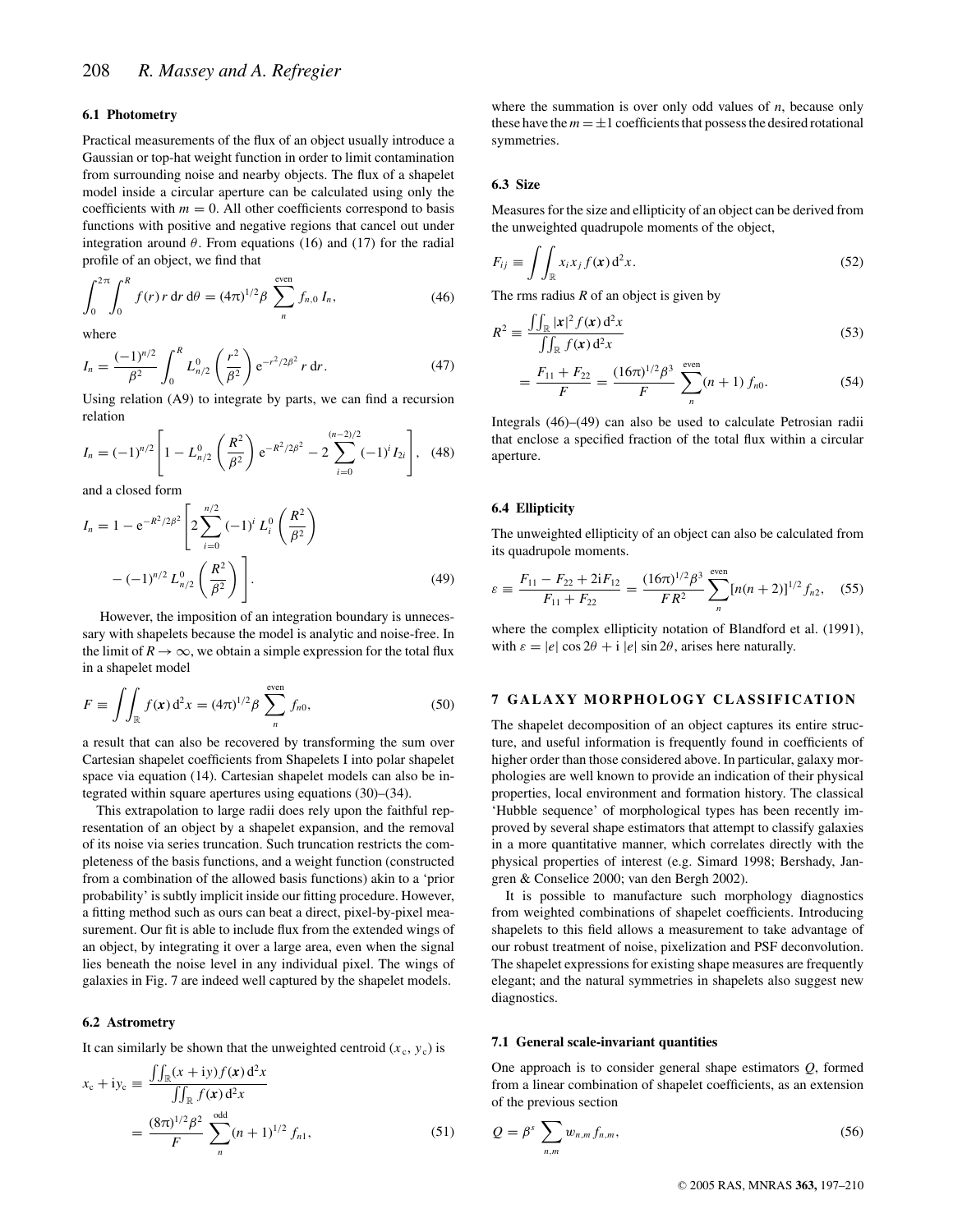where  $w_{n,m}$  are arbitrary weights and the exponent *s* sets the dimension of the estimator. These are also linear in the surface brightness of a galaxy. We initially restrict ourselves to using those combinations which are independent of  $\beta$  to at least first order. This ensures that the choice of the scalefactor does not affect the final result, and is also equivalent to invariance under object dilations (40). We can then impose further constraints that the estimator must be independent of or linearly dependent upon the various other operations described in Section 5. Setting  $\partial Q/\partial \beta = 0$  and using the result that

$$
\frac{\partial f_{n,m}}{\partial \beta} = \frac{1}{2\beta} \left[ \sqrt{(n+m+2)(n-m+2)} f_{n+2,m} - \sqrt{(n+m)(n-m)} f_{n-2,m} \right]
$$
\n(57)

it is easy to show that we require

$$
w_{n,m} = \frac{2s}{\sqrt{(n+m)(n-m)}} w_{n-2,m}
$$
  
+ 
$$
\sqrt{\frac{(n+m-2)(n-m-2)}{(n+m)(n-m)}} w_{n-4,m}.
$$
 (58)

Note that all quantities so formed mix coefficients with only one value of  $|m|$ . This can be chosen to give  $Q$  the desired properties under rotation. Any term on the right-hand side should be ignored if it refers to non-existent states with negative *n*. The normalization of the first term in each series,  $w_{m,m}$ , is arbitrary: this can be set to ensure independence to changes of object flux.

Setting  $(s, m) = (1, 0), (2, 1), (3, 0)$  and  $(3, 2)$  recovers the flux *F*, centroid  $x_c$ , rms square radius  $R^2$  and ellipticity  $\varepsilon$ , up to the normalization factor of  $F^{-1}$  for the latter three quantities. This proves that these are indeed the *only* β-invariant linear quantities with such dimensionality and rotational symmetries. Furthermore, as equations (50), (51), (54) and (55) describe for *unweighted* moments, they must in fact be independent of  $\beta$  to all orders.

All of these basic shape estimators converge for any galaxy with a shapelet spectrum steeper than *n*−2. This includes both spiral galaxies with an exponential profile, and elliptical galaxies with a 'de Vaucouleurs' profile, as long as  $n_{\text{max}}$  is kept sufficiently low to prevent the high-*n* coefficients from modelling background noise at large radii. The flux and centroid estimators converge most rapidly, so are least sensitive to the choice of  $n_{\text{max}}$ . The error on these series due to truncation can be calculated using any of a range of methods for generic Taylor series in, for example, Boas (1983).

#### **7.2 Concentration**

We can extend this sequence by raising *s* further. For example, setting  $s = 5$  and  $m = 0$  gives the 2D unweighted kurtosis of the image, producing an estimate of the concentration of the object. Unfortunately, such a high value of *s* yields a series of shapelet coefficients that does not converge for galaxies with a de Vaucouleurs or exponential radial profile.

We have also noted that a ratio of the two existing shapelet scale sizes,  $R$  and  $\beta$ , also works rather well as a concentration index (although this estimator is not independent of  $\beta$ ). Further work will need to be performed to calibrate this estimator to the physical properties of galaxies.

An alternative approach is to mimic pre-existing, and precalibrated, morphology diagnostics. Bershady et al. (2000) define a concentration index

$$
C \equiv 5 \log \left( \frac{r_{80}}{r_{20}} \right),\tag{59}
$$

where  $r_{80}$  and  $r_{20}$  are the radii of circular apertures containing 80 and 20 per cent of the total flux of the object. This correlates well with a Hubble-type galaxy (Bershady et al. 2000) and also its mass (Conselice, Gallagher & Wyse 2002). Integrals (46)–(49) can be evaluated for various values of *R*, to find  $r_{80}$  and  $r_{20}$ , and thus calculate this quantity for a shapelet model.

#### **7.3 Asymmetry**

Conselice, Bershady & Jangren (2000) define an asymmetry index

$$
A = \frac{\sum_{\text{pixels}} |f(x, y) - f^{180^{\circ}}(x, y)|}{\sum_{\text{pixels}} f(x, y)},
$$
\n(60)

where the superscript denotes an image rotated through 180◦. A term dealing with the background noise and sky level has been omitted here, as these are automatically dealt with during the shapelet decomposition process in Section 4. The asymmetry correlates with the star formation rate of a galaxy (Conselice et al. 2000), and high asymmetry values often indicate recent galaxy interactions or mergers.

In a shapelet expansion, all of the information concerning galaxy asymmetry is contained in coefficients with odd *m* (and *n*). Using the orthonormality condition (9) and rotating via equation (38), we find the simple form

$$
A = \frac{\sqrt{2}\beta}{\pi F} \sum_{n,m}^{\text{odd}} |f_{n,m}|.
$$
 (61)

Estimators of asymmetry under rotations of 120◦ or 90◦ can also be formed from sums of shapelet coefficients with *m* not divisible by 3 or 4, respectively.

## **7.4 Chirality**

A quadratic combination of shapelet coefficients can be used to describe the 'chirality' or 'handedness' of an object. One dimensionless estimator  $\chi_{|m|}$  can be formed for each value of  $|m|$ , to trace the relative rotation of those coefficients, with increasing *n*. This is roughly equivalent to tracing the rotation of the isophotes of a galaxy with increasing radius. For example, the galaxy shown in Fig. 3 has two prominent spiral arms that unwind in a clockwise sense, so it has a large, positive value of  $\chi_2$ .

We require that the chirality estimators should be invariant under global rotation of the object, invariant under changes of flux, invariant to first order under changes of  $\beta$  and to flip sign when the object is mirror-imaged. These conditions uniquely specify

$$
\chi_{|m|} = \frac{\beta^2}{F^2} \sum_{n=m}^{\infty} \sum_{n'=n+2}^{\infty} w_{n,n'} f_{n,m}^* f_{n',m}, \qquad (62)
$$

where  $w_{m,m+2} = 1$  and

$$
\sqrt{(n'+m)(n'-m)}w_{n,n'}=4w_{n,n'-2}+\sqrt{(n+m)(n-m)},\quad (63)
$$

thus mixing all coefficients with the same value of *m*.

This estimator has yet to be calibrated against physical quantities. However, this approach ought to be able to automatically distinguish between elliptical galaxies and spiral galaxies in way that mimics a visual classification, and could also be adapted as a function of  $n_{\text{max}}$ to find bars in the cores of spiral galaxies.